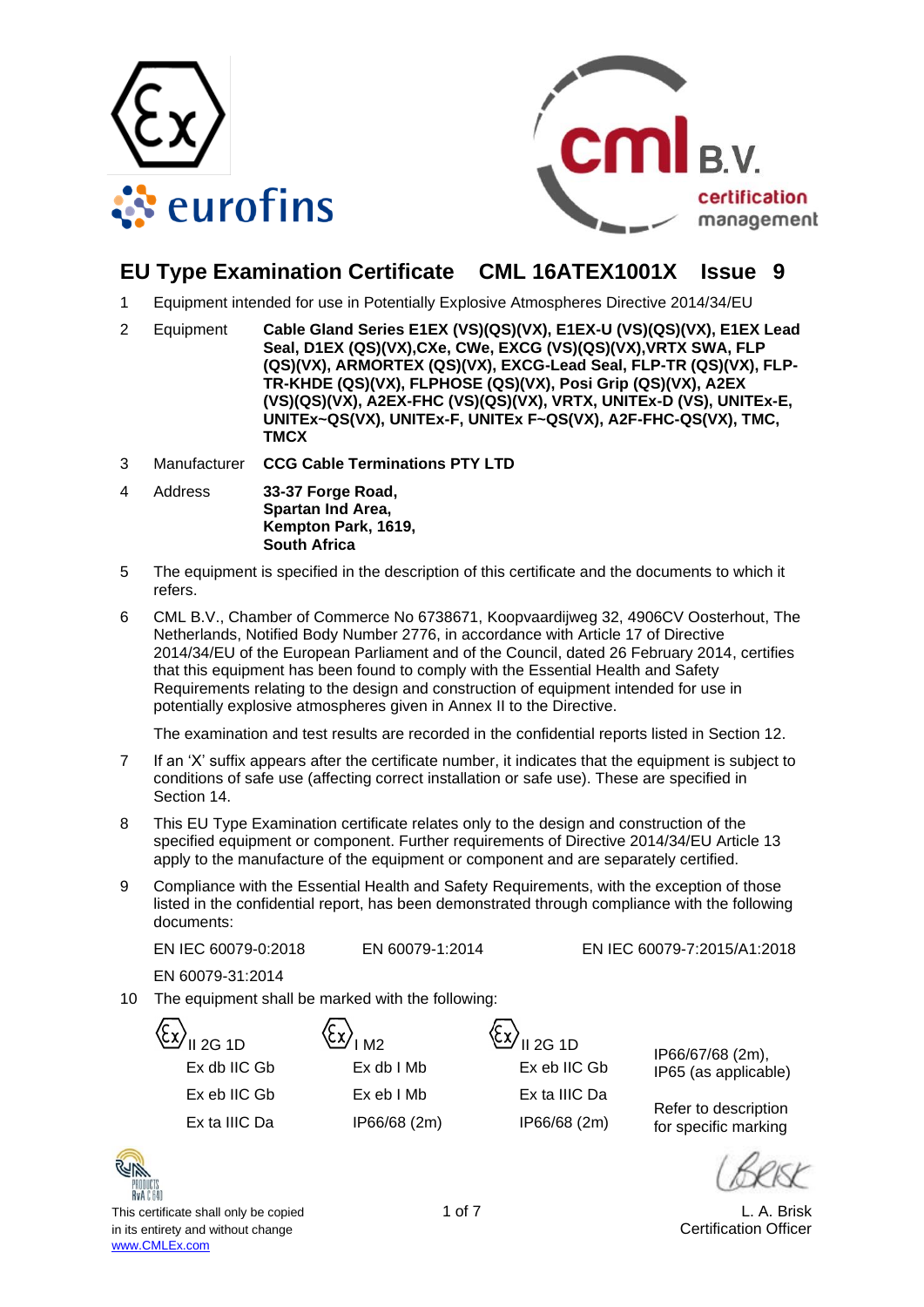



## **11 Description**

Cable glands for use with armoured cables, Types; E1EX (VS)(QS)(VX), E1EX-U (VS)(QS)(VX), E1EX Lead Seal, D1EX (QS)(VX), CXe, CWe, EXCG (VS)(QS)(VX), VRTX SWA, FLP (QS)(VX), ARMORTEX (QS)(VX), EXCG-Lead Seal, UNITEx-D (VS), UNITEx-E, UNITEx~QS (VX), UNITEx-F, UNITEx-F~QS(VX), TMC, TMCX.

Cable glands for use with non-armoured and braid cables, Types; FLP-TR (QS)(VX), FLP-TR- KHDE (QS)(VX), FLPHOSE (QS)(VX), Posi Grip (QS)(VX), A2EX (VS)(QS)(VX), A2EX-FHC (VS)(QS)(VX), VRTX, A2F-FHC-QS (VX).

| <b>Product</b>          | <b>Sizes</b>               | ය<br>උ<br>Ex db IIC | යි<br>Exeb <sub>IIC</sub> | Ex db I Mb   | Exeb I Mb    | ది<br>Ex ta IIIC |
|-------------------------|----------------------------|---------------------|---------------------------|--------------|--------------|------------------|
| ARMORTEX (QS)(VX)       | 00-7 (Metric & NPT)        | $\checkmark$        | $\checkmark$              | ✓            | ✓            |                  |
| E1EX U (VS)(QS)(VX)     | 00-10 (Metric & NPT)       | $\checkmark$        | $\checkmark$              | $\checkmark$ | $\checkmark$ | $\checkmark$     |
| FLP(QS)(VX)             | 00-7 (Metric & NPT)        | $\checkmark$        | $\checkmark$              | $\checkmark$ | $\checkmark$ | $\checkmark$     |
| FLP Hose (QS)(VX)       | 00-7 (Metric & NPT)        | $\checkmark$        | ✓                         | $\checkmark$ | $\checkmark$ | $\checkmark$     |
| FLP TR (QS)(VX)         | 00-7 (Metric & NPT)        | $\checkmark$        | $\checkmark$              | $\checkmark$ | $\checkmark$ | $\checkmark$     |
| FLP-TR-KHDE (QS)(VX)    | 00-7 (Metric & NPT)        | $\checkmark$        | $\checkmark$              | $\checkmark$ | $\checkmark$ | $\checkmark$     |
| A2EX (VS) $(QS)(VX)$    | 00-13 (Metric &NPT)        | $\checkmark$        | $\checkmark$              |              |              | $\checkmark$     |
| A2EX-FHC (VS) (QS)(VX)  | 00-13 (Metric) 0-11 (NPT)  | $\checkmark$        | $\checkmark$              |              |              | $\checkmark$     |
| A2F-FHC $\sim$ QS (VX)  | 00-10 (Metric) 0-10 (NPT)  | $\checkmark$        | $\checkmark$              |              |              | $\checkmark$     |
| D1EX (QS)(VX)           | 00-13 (Metric) 00-11 (NPT) | $\checkmark$        | $\checkmark$              |              |              | ✓                |
| E1EX $(VS)(QS)(VX)$     | 00-13 (Metric) 00-11 (NPT) | $\checkmark$        | $\checkmark$              |              |              | $\checkmark$     |
| <b>E1EX Lead Seal</b>   | 00-13 (Metric) 00-11 (NPT) | $\checkmark$        | $\checkmark$              |              |              | $\checkmark$     |
| EXCG (VS)(QS)(VX)       | 00-10 (Metric)             | $\checkmark$        | $\checkmark$              |              |              | $\checkmark$     |
| <b>EXCG - Lead Seal</b> | 00-13 (Metric)             | $\checkmark$        | $\checkmark$              |              |              | $\checkmark$     |
| Posi Grip (QS)(VX)      | 00-11 (Metric)             | $\checkmark$        | ✓                         |              |              | $\checkmark$     |
| UNITEx-D (VS)           | 00-10 (Metric & NPT)       | $\checkmark$        | $\checkmark$              |              |              | $\checkmark$     |
| UNITE $x \sim QS(VX)$   | 00-10 (Metric & NPT)       | $\checkmark$        | $\checkmark$              |              |              | $\checkmark$     |
| UNITEx-F~ $QS(VX)$      | 00-10 (Metric & NPT)       | $\checkmark$        | $\checkmark$              |              |              | $\checkmark$     |
| <b>TMCX</b>             | 00-11 (Metric & NPT)       | $\checkmark$        | $\checkmark$              |              |              | $\checkmark$     |
| <b>CXe</b>              | 00-13 (Metric) 00-11 (NPT) |                     | $\checkmark$              |              |              | $\checkmark$     |
| <b>CWe</b>              | 00-13 (Metric) 00-11 (NPT) |                     | $\checkmark$              |              |              | $\checkmark$     |
| <b>TMC</b>              | 00-11 (Metric & NPT)       |                     | $\checkmark$              |              |              | $\checkmark$     |
| UNITEx-E                | 00-10 (Metric & NPT)       |                     | $\checkmark$              |              |              | $\checkmark$     |
| UNITEx-F                | 00-10 (Metric & NPT)       |                     | $\checkmark$              |              |              | $\checkmark$     |
| <b>VRTX</b>             | 0-8 (Metric)               |                     | ✓                         |              |              | $\checkmark$     |
| <b>VRTX SWA</b>         | 0-8 (Metric)               |                     | $\checkmark$              |              |              | $\checkmark$     |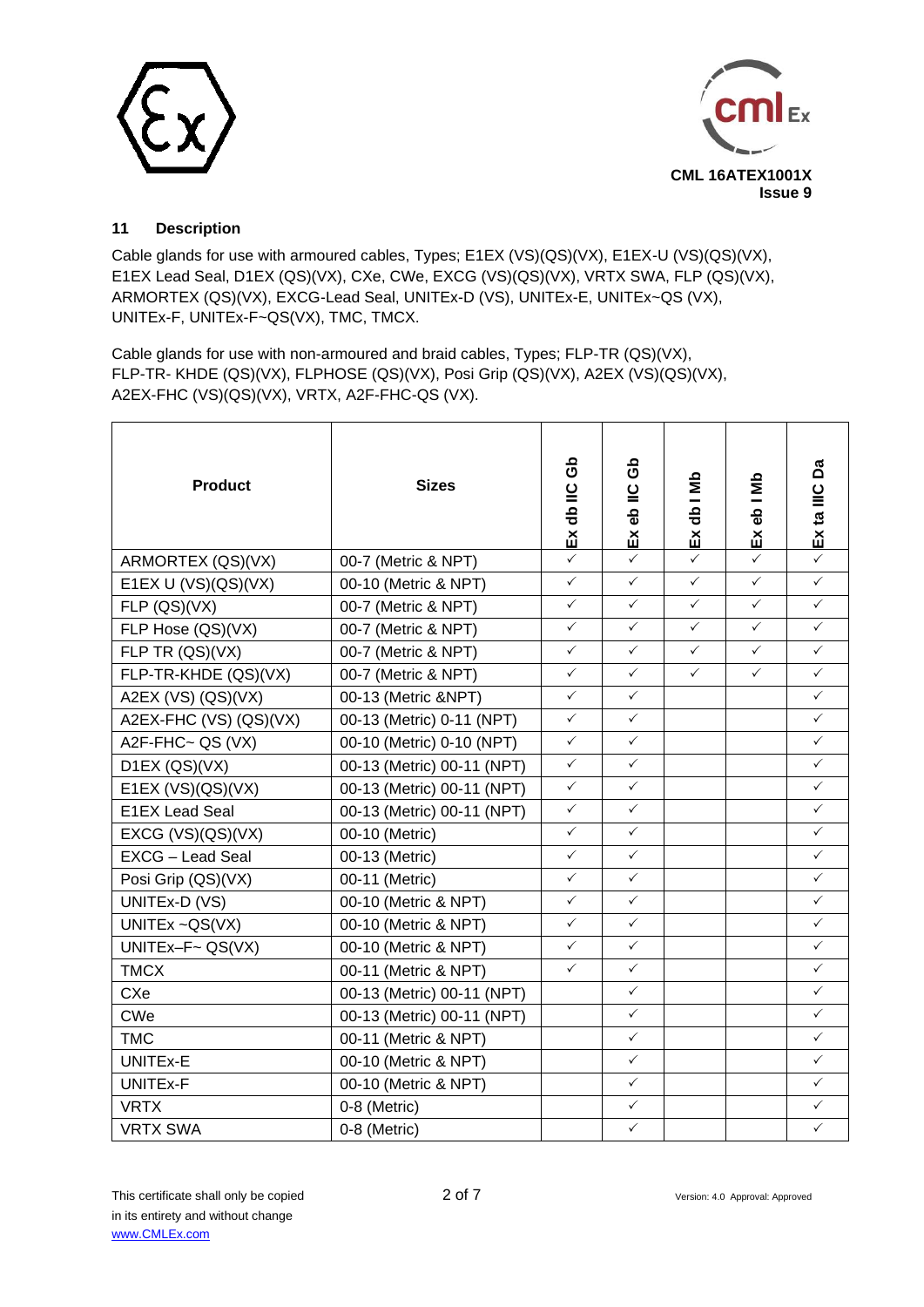



### Notes

- 1. Cable glands with parallel entry threads are IP66/68 when fitted with the supplied sealing gasket. NPT threads are at least IP65 as standard, but IP68 (2m) can be achieved if one of the following grease types is applied to the NPT thread before fitting:- Renolit Lubrene CA 700, Renolit LC-WP2, Renolit Lubrene LX 220 EP2, Renolit Moly LX 2 or Dow Corning 4 Electrical Compound.
- 2. Cable glands with parallel entry threads (e.g. Metric and BSP parallel) are supplied with fitted sealing gaskets as standard. The sealing gasket is optional for Ex d applications without IP rating. (RE-FLEx cord may be used as an alternative to a standard sealing gasket.)
- 3. 'VS' in the name of a cable gland variant indicates that a thin copper/brass disc is fitted between the inner seal and the cone for earth continuality to a metallic cable screen (e.g. variable speed drive cable or a lead sheathed cable). The sealing arrangement between the inner seal and the potted sleeve is not affected. Note that a standard cable gland type can be converted to a (VS) variant by retrofitting the thin copper / brass disc. The product marking does not need to be changed when the copper / brass disc is retrofitted.
- 4. '-FC' in the name of a cable gland variant indicates that the outer seal nut has an additional female thread to allow the connection of a flexible conduit.
- 5. 'QS' in the name of a cable gland variant, indicates that it is the Quickstop resin barrier version of the cable gland. This utilises a clear potting compound to achieve a hard setting seal inside the gland. The sealing compound is transparent and accommodates inspection.
- 6. 'VX' in the name of a cable gland variant, refers to the Vortex resin barrier version of the cable gland. This utilises a coloured potting compound to achieve a hard setting seal inside the gland. There is a transparent elastomeric seal at the end of the compound enclosure to accommodate inspection.
- 7. Cable glands that are available as both barrier (QS or VX) and non-barrier versions may be supplied as non-barrier versions together with the additional components needed to convert them to barrier versions if required. When the conversion is carried out the product marking does not need to be changed
- 8. RE-FLEx sealing cord can be used as an alternative to a standard sealing gasket to achieve IP66/68. It is intended as a retro-fit solution and must be installed according to the fitting instructions supplied with it.

## Materials of Manufacture

- Brass (CZ121), Bronze (PB2), Stainless Steel (316), Aluminium (6063), Mild steel (EN8)
- HDPE (D7255/HL), PTFE (CCG PTFE-001), Nylon (6)
- EPDM (64 Shore), Silicone (CCG G/65-1C)
- QuickStop Ex resin (S50/EPA or FR/846), VORTEx Ex resin (S50/Y, EPA/Y or FR/846/Y)

## **Variation 1**

This variation introduced the following modifications:

- i. To update the certificate reference to the 2014/34/EU Directive.
- ii. To update EN 60079-0:2012+A11:2013 to IEC 60079-0:2017, Ed 7 (Latest technical knowledge)
- iii. To include additional models to the range of glands.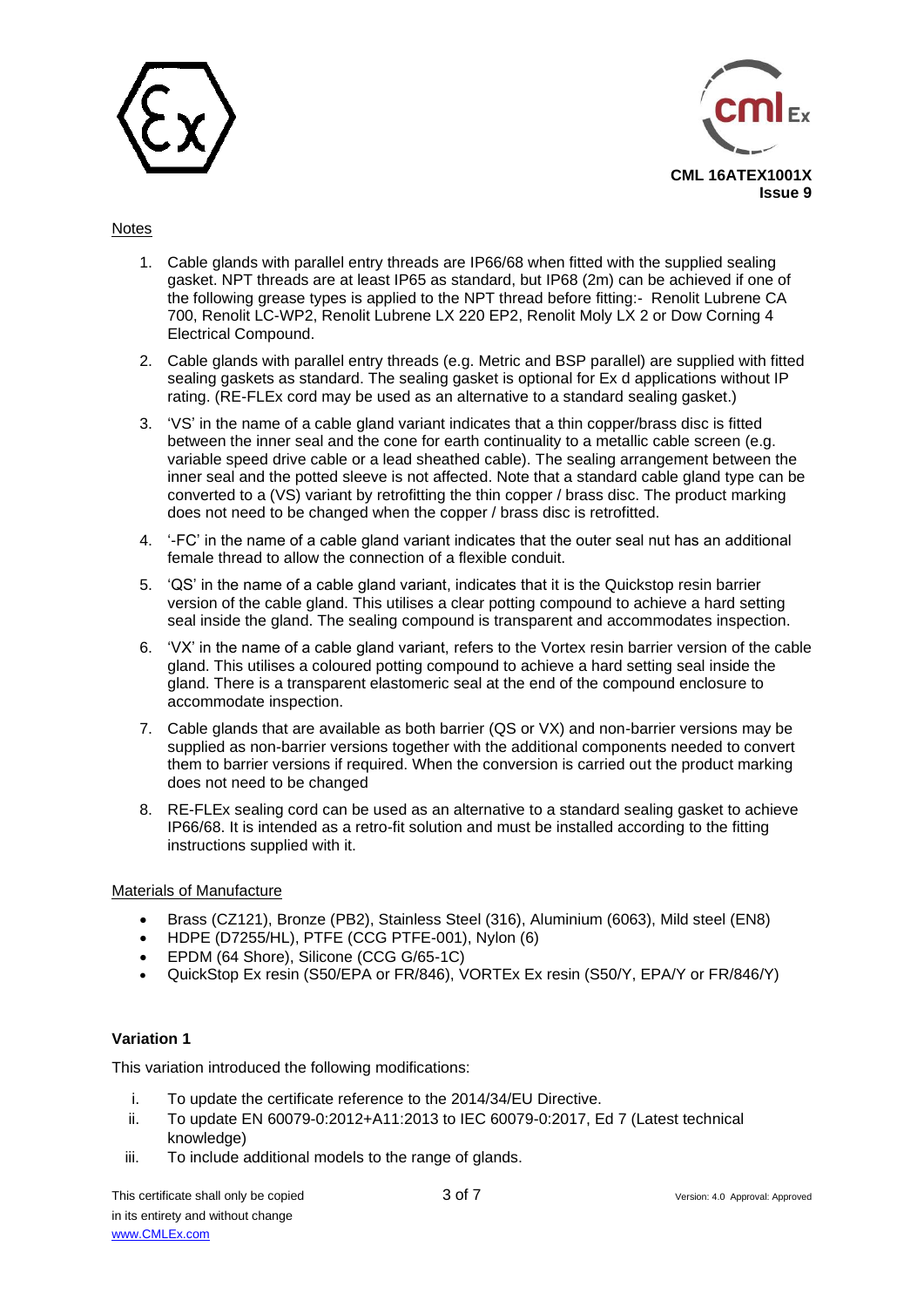



## **Variation 2**

This variation introduced the following modifications:

- i. To allow the diameter over cores to increase to 12.5mmand number of cores to increase to 13 for the Size 1 gland arrangements.
- ii. To allow modifications to the Size 7 corrosion guard.

## **Variation 3**

This variation introduced the following modifications:

- i. To permit an alternative EPDM seal material.
- ii. To permit a nylon alternative material for sealing gaskets and skid washers.
- iii. To update the product description temperature range for the alternative EPDM sealing gaskets and nylon sealing gaskets. The Conditions of Use are also updated to include the alternative temperatures allowable.
- iv. To permit the option to manufacture products with intermediate metric thread sizes.
- v. To increase the E1EX-D outer seal nut size.

## **Variation 4**

This variation introduced the following modifications:

i. To allow the product type name changes as follows:

#### UNITEx becomes UNITEx-E E1EX-D becomes UNITEx-D

- ii. To permit the Vortex resin barrier arrangement as an alternative to the Quickstop resin system.
- iii. References to E1EX-D~QS are changed to UNITEx~QS and the E1EX-D~QS name is removed from the certificate. (The two glands are physically identical).
- iv. The A2F-CG range is removed from the certificate.
- v. The description and relevant conditions are updated to include the alternative resin barrier arrangement and to reference the model name changes above.
- vi. To update the IEC 60079-0:2017 standard to EN IC 60079-0:2018.

## **Variation 5**

This variation introduced the following modifications:

- i. Removal of A2F, A2FX, and A2FH glands and their variants from the certification.
- ii. Addition of aluminium as a material option for the cable glands.
- iii. Addition of nylon as a material option for the Corrosion Guard and Posi Grip glands.
- iv. Addition of an option for a deluge seal to be included on the E1EX range
- v. Allowance of combination glands for armoured cable.
- vi. Allowance of "VS" option cable glands to include lead sheathed cables
- vii. Allowance of "VS" option cable glands to have the earth contact disc retrofitted
- viii. Introduction of the A2F-FHC and A2F-FHC~QS (VX) glands
- ix. Introduction of an alternate thread sealing method
- x. Transfer of ATEX Certificate from CML UK to CML BV.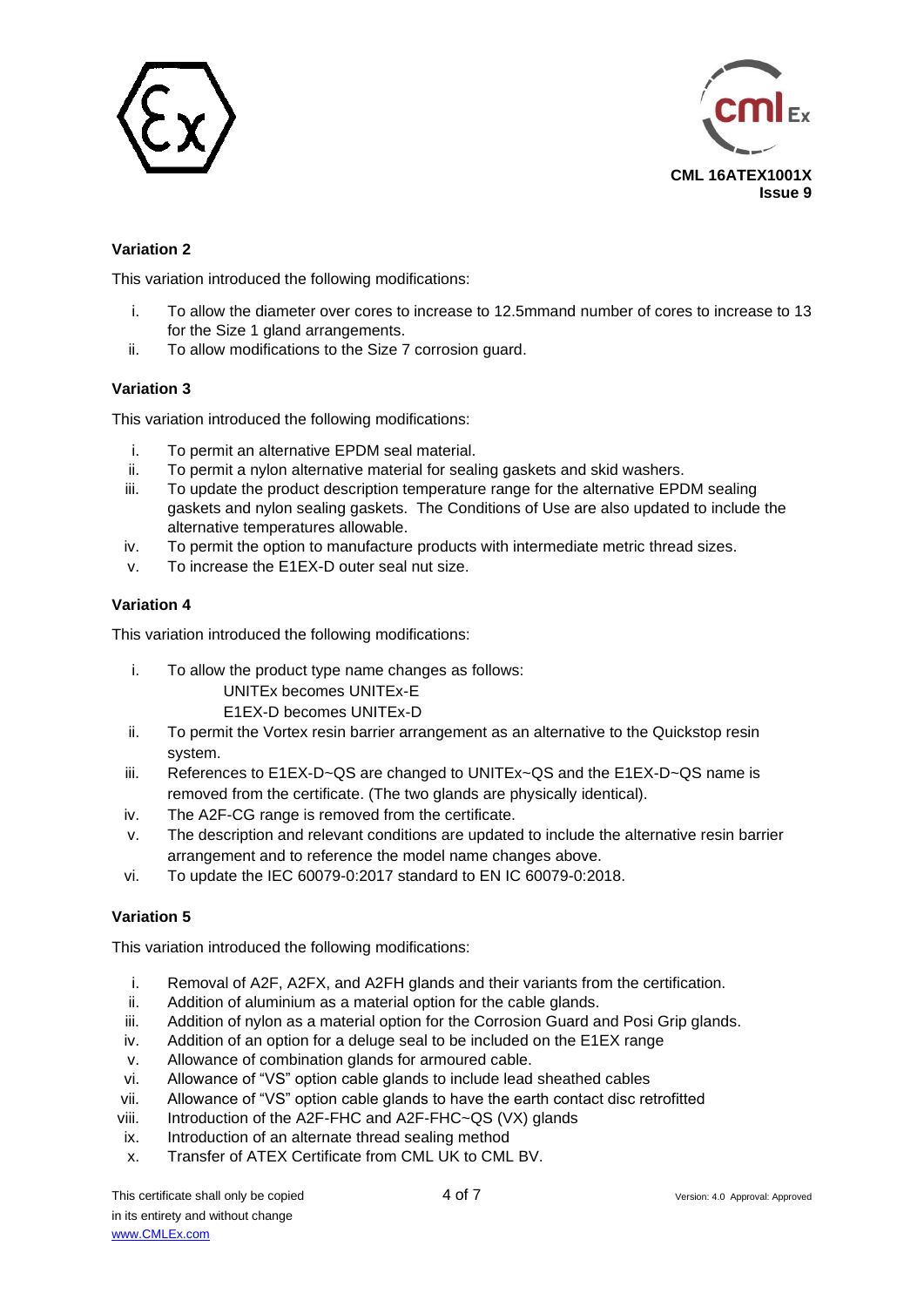



## **Variation 6**

This variation introduced the following modifications:

- i. Introduction of the TMC and TMCX glands
- ii. To correct and simplify the allowable temperature ranges.
- iii. The description and Specific Conditions of Use have been updated in accordance with the modifications above
- iv. To update certificate with new CML BV address.

### **Variation 7**

This variation introduced the following modifications:

- i. The introduction of an alternative seal arrangement on the UNITEx-D gland range.
- ii. To allow an alternative QuickStop and VORTEx resin to be used, giving a wider temperature range.
- iii. To include IPX8 rating on NPT threaded arrangements when used with specific greases.
- iv. To correct the CXe gland cable acceptance ranges
- v. The description and specific Conditions of Use have been updated in accordance with the modifications above.

### **Variation 8**

This variation introduced the following modifications:

- i. To update the certificate format, and where applicable, the description has been updated in accordance with the modifications.
- ii. To update the number of cores allowed in size 00 and 0 barrier glands from 6 to 10.
- $iii.$  To update the UNITEx $\sim QS(VX)$  cable gland to use the E1EX cable gland outer seal arrangement.
- iv. To update the certification to add the option for any cable gland to have an outer seal nut with an additional female thread to allow flexible conduits to be attached to the cable gland (designated '-FC').
- v. The addition of new gland model variant FLP-TR-KHDE. (A FLP-TR gland with an addition to the rear nut to allow a specific pipe connection – the pipe is used to protect the cable fitted.)
- vi. To update the certification drawings with minor corrections.
- vii. To update the A2F-FHC~QS gland certification drawings to show additional NPT entry thread options and to remove model A2F-FHC from the certificates detailed on the front page.
- viii. To update the coding from Ex tb IIIC Db to Ex ta IIIC Da.
- ix. To permit changes to the Conditions of Manufacture and Specific Conditions of Use.
- x. To update the wording of the grease used for the NPT threads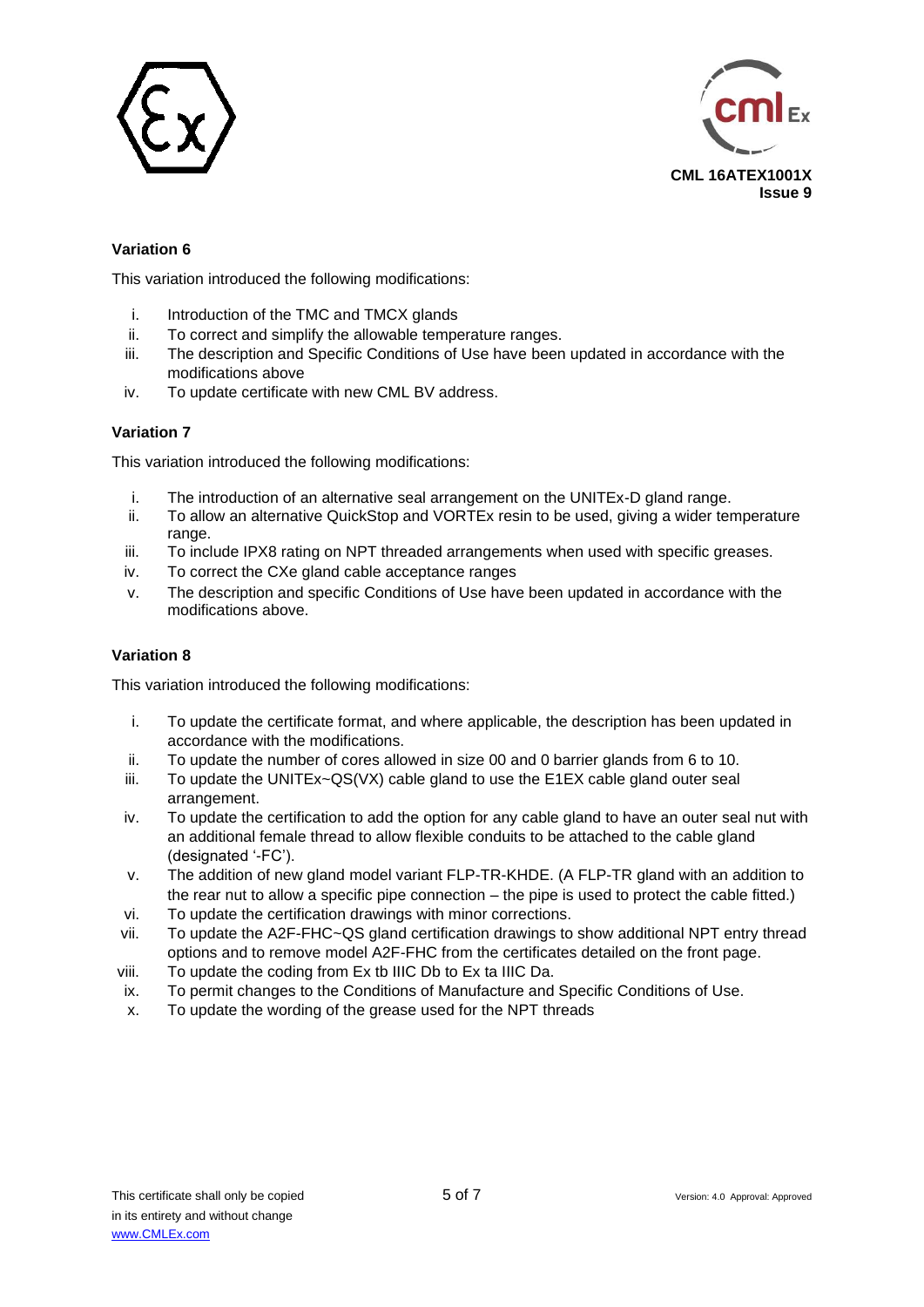



## **12 Certificate history and evaluation reports**

| <b>Issue</b> | Date        | <b>Associated report</b> | <b>Notes</b>                                                                                                             |
|--------------|-------------|--------------------------|--------------------------------------------------------------------------------------------------------------------------|
| 0            | 01 Feb 2016 | R979A/00                 | <b>Issue of Prime Certificate</b>                                                                                        |
|              | 02 Jun 2016 | R979A/01                 | Re-issued to correct model referencing and<br>drawing typographical errors. The description was<br>modified accordingly. |
| 2            | 22 Mar 2018 | R <sub>11591</sub> A/00  | Introduction of Variation 1                                                                                              |
| 3            | 20 Nov 2018 | R12096A/00               | Introduction of Variation 2                                                                                              |
| 4            | 13 May 2019 | R12476A/00               | Introduction of Variation 3                                                                                              |
| 5            | 21 Aug 2019 | R12725A/00               | Introduction of Variation 4                                                                                              |
| 6            | 17 Jun 2020 | R13191A/00               | Introduction of Variation 5                                                                                              |
| 7            | 02 Sep 2020 | R12812A/00               | Introduction of Variation 6                                                                                              |
| 8            | 14 Apr 2021 | R13990A/00               | Introduction of Variation 7                                                                                              |
| 9            | 28 Apr 2022 | R <sub>15091A</sub> /00  | Introduction of Variation 8                                                                                              |

Note: Drawings that describe the equipment or component are listed in the Annex.

## **13 Conditions of Manufacture**

The following conditions are required of the manufacturing process for compliance with the certification.

- i. Where the product incorporates certified parts or safety critical components, the manufacturer shall ensure that any changes to those parts or components do not affect the compliance of the certified product that is the subject of this certificate.
- ii. Cable glands with intermediate metric entry thread sizes shall be constructed by enlarging the entry thread size of the standard size product immediately below the intermediate thread size. The minimum entry wall thickness, allowable number of cores, cable size range and constructional parts utilised (other than the entry thread component) shall not differ from that of the standard size used.
- iii. When constructed of aluminium, the glands shall not be marked for Group I applications.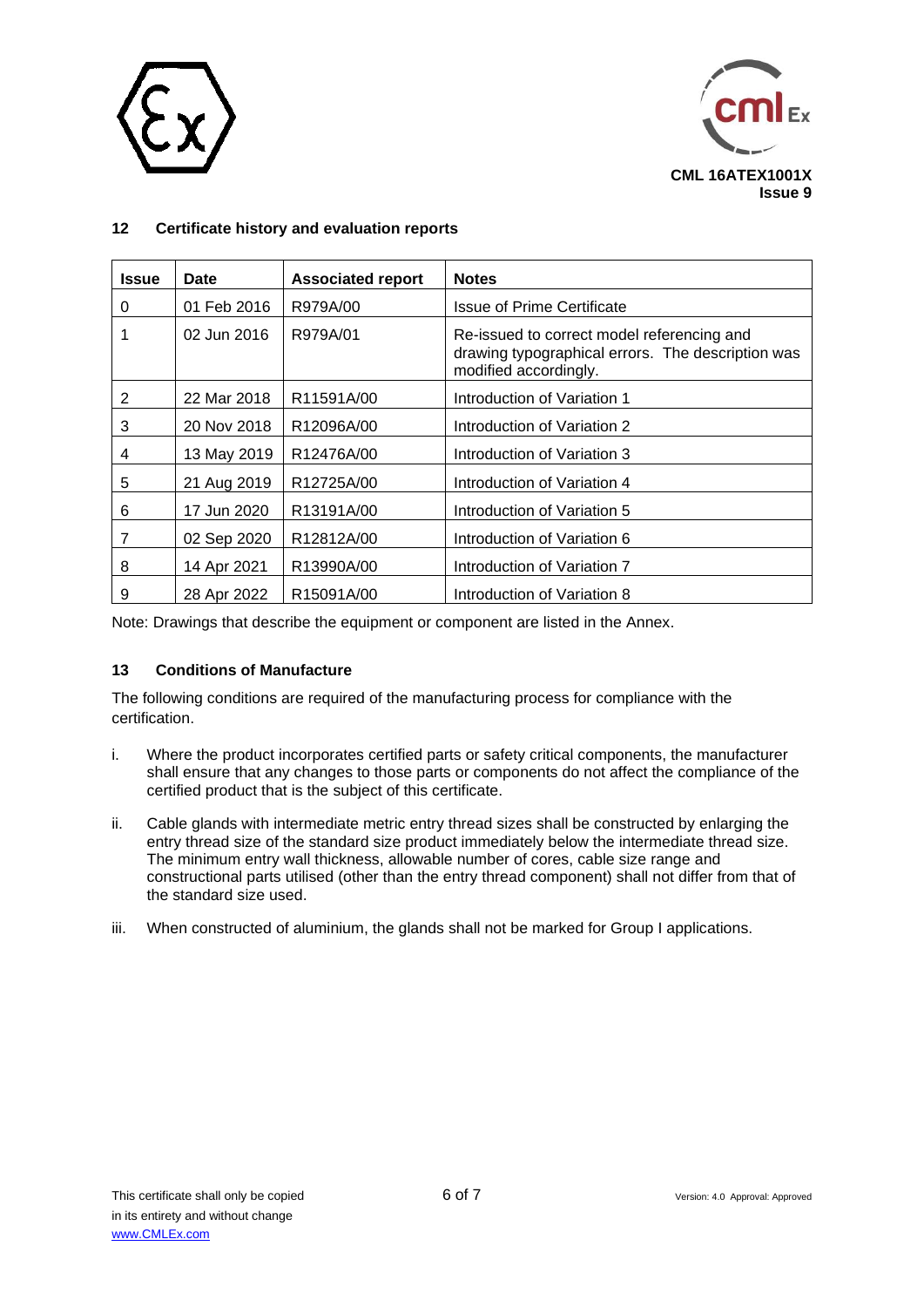



## **14 Specific Conditions of Use (Special Conditions)**

The following conditions relate to safe installation and/or use of the equipment.

### **General Conditions**

- i. The cable glands shall only be used where the temperature, at the point of entry, is between:
	- Posigrip: –30% glass filled polyester (-20°C and +95°C) or nylon (-60°C to 100°C)
	- Quickstop or Vortex resin type S50 / EPA, when used with any gaskets/skid rings: (-50°C and +95°C)
	- Quickstop or Vortex resin type FR/846, when used with EPDM seals & Nylon gaskets/skid rings or Silicone seals & PTFE gaskets / skid rings:  $-$  (-60 $^{\circ}$ C and +100 $^{\circ}$ C)
	- EPDM seals & HDPE gaskets/skid rings: (-60°C and +95°C)
	- EPDM seals & Nylon gaskets/skid rings: (-60°C and +100°C)
	- Silicone seals & PTFE gaskets/skid rings: (-60°C and +160°C)
	- The corrosion guard is not an essential part of the explosion protection. The corrosion guard material has a Relative Temperature Index (RTI) of 120°C.
- ii. Only the compounds as supplied by the manufacturer shall be used in the glands.
- iii. Cable glands for unarmoured or braided cable and approved only for Group IIC/IIIC (Not Group I) shall only be used on fixed installations where the cable is clamped, or stress applied to the cable in the gland is prevented.
- iv. When constructed of aluminium, the glands shall not be used in Group I applications.
- v. When the RE-FLEx sealing method is used, the gland installer shall refer to the manufacturer's instructions.

#### **Conditions for Specific Glands:**

The following conditions relate to safe installation and/or use of the equipment.

- i. VRTX range of glands:
	- The VRTX range of cable glands shall only be used on fixed installations where the cable is clamped, or stress applied to the cable in the gland is prevented
- ii. Armortex and E1EX-U type ranges of glands
	- The Armortex and E1EX-U type glands have been tested for braided cable for group II and III only, when braided cable is fitted it shall only be used on fixed installations where the cable is clamped or stress applied to the cable in the gland is prevented.
- iii. Posi grip range of glands:
	- The gland shall only be installed / dismantled using the tool provided by CCG.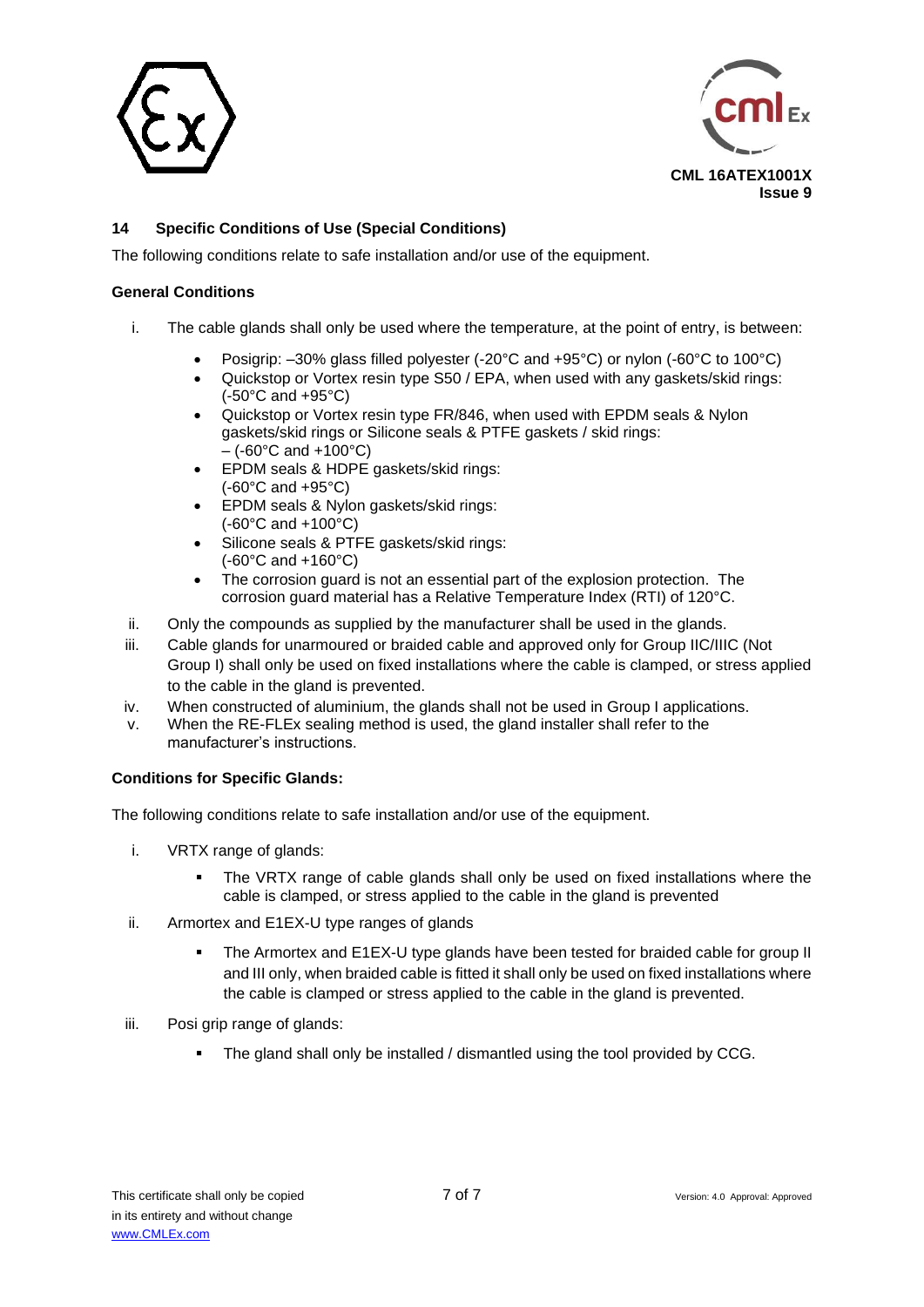| <b>Certificate Number</b> | <b>CML 16ATEX1001X</b>                                                                                                                                                                                                                                                                                                                                                                                                               |  |
|---------------------------|--------------------------------------------------------------------------------------------------------------------------------------------------------------------------------------------------------------------------------------------------------------------------------------------------------------------------------------------------------------------------------------------------------------------------------------|--|
| <b>Equipment</b>          | Cable Gland Series E1EX (VS)(QS)(VX), E1EX-U<br>(VS)(QS)(VX), E1EX Lead Seal, D1EX (QS)(VX), CXe, CWe,<br>EXCG (VS)(QS)(VX), VRTX SWA, FLP (QS)(VX),<br>ARMORTEX (QS)(VX), EXCG-Lead Seal, FLP-TR<br>(QS)(VX), FLP-TR-KHDE (QS)(VX), FLPHOSE (QS)(VX),<br>Posi Grip (QS)(VX), A2EX (VS)(QS)(VX), A2EX-FHC<br>(VS)(QS)(VX), VRTX, UNITEx-D (VS), UNITEx-E,<br>UNITEx~QS(VX), UNITEx-F, UNITEx F~QS(VX), A2F-FHC-<br>QS(VX), TMC, TMCX |  |
| <b>Manufacturer</b>       | <b>CCG Cable Terminations PTY LTD</b>                                                                                                                                                                                                                                                                                                                                                                                                |  |

The following documents describe the equipment or component defined in this certificate:

### **Issue 0**

| <b>Drawing No</b> | <b>Sheets</b> | Rev                      | <b>Approved</b><br>date | <b>Title</b>                                              |
|-------------------|---------------|--------------------------|-------------------------|-----------------------------------------------------------|
| 0503-C            | 1 of 1        | $\overline{a}$           | 01 Feb 2016             | No. "X" BW Cone                                           |
| 0515 - Mark ATEX  | 1 of 1        | $\blacksquare$           | 01 Feb 2016             | No. "X" STOPEX GLAND MARKING                              |
| 0515-ASSY         | 1 of 1        | $\blacksquare$           | 01 Feb 2016             | No. "X" STOPEX GLAND ASSEMBLY                             |
| $0515 - C$        | 1 of 1        | $\mathbf{1}$             | 01 Feb 2016             | No. "X" STOPEX CONE                                       |
| 0515-l            | 1 of 1        | $\blacksquare$           | 01 Feb 2016             | No. "X" STOPEX INNER METRIC AND<br><b>NPT</b>             |
| 0516-CG-ASSY      | 1 of 1        | $\blacksquare$           | 01 Feb 2016             | No. "X" STOPEX - CG GLAND<br><b>ASSEMBLY</b>              |
| 0519-ASSY         | 1 of 1        | 1                        | 01 Feb 2016             | No. "X" D1EX Ex de CABLE GLANDS                           |
| $0519 - O$        | 1 of 1        | $\mathbf{1}$             | 01 Feb 2016             | No. "X" D1EX OUTER                                        |
| 0521 - Mark ATEX  | 1 of 1        | $\blacksquare$           | 01 Feb 2016             | No. "X" FLP, ARMORTEX MARKING                             |
| $0521 -$ Assy     | 1 of 1        | $\blacksquare$           | 01 Feb 2016             | No. "X" FLP GLAND ASSEMBLY                                |
| 0521-C            | 1 of 1        | $\blacksquare$           | 01 Feb 2016             | No. "X" FLP CONE                                          |
| 0521-CR           | 1 of 1        | $\blacksquare$           | 01 Feb 2016             | No. "X" FLP CONE RING                                     |
| $521-I$           | 1 of 1        | $\blacksquare$           | 01 Feb 2016             | No. "X" FLP, FLP-TR, FLP HOSE &<br><b>ARMORTEX INNER</b>  |
| 0521-IS           | 1 of 1        | $\overline{\phantom{a}}$ | 01 Feb 2016             | No. "X" FLP, FLP TR, FLP HOSE,<br>ARMORTEX INNER SEAL     |
| 0521-O            | 1 of 1        | $\overline{a}$           | 01 Feb 2016             | No. "X" FLP OUTER                                         |
| 0522- ASSY        | 1 of 1        | $\blacksquare$           | 01 Feb 2016             | No "X" ARMORTEX GLAND ASSEMBLY                            |
| $0522 - B$        | 1 of 1        | $\blacksquare$           | 01 Feb 2016             | No. "X" ARMOURTEX BODY                                    |
| 0522-ON           | 1 of 1        |                          | 01 Feb 2016             | No. "X" ARMOURTEX OUTER NUT                               |
| 0523 - ASSY -SL   | 1 of 1        | $\mathbf{1}$             | 01 Feb 2016             | <b>TYPICAL QUICK STOP WITH SLEEVE</b><br><b>ASSEMBLY</b>  |
| 0523 - ASSY       | 1 of 1        | $\mathbf{1}$             | 01 Feb 2016             | No. "X" E1EX Ex de CABLE GLANDS                           |
| $0523 - B$        | 1 of 1        | $\overline{2}$           | 01 Feb 2016             | No. "X" E1EX, EXCG, STOPEX &<br>STOPEX CG BODY            |
| $0523 - C$        | 1 of 1        | $\mathbf{1}$             | 01 Feb 2016             | No. "X" E1EX, D1EX & EXCG CONE                            |
| $0523 - CR$       | 1 of 1        | $\mathbf{1}$             | 01 Feb 2016             | No. "X" E1EX, D1EX, EXCG, STOPEX &<br>STOPEX CG CONE RING |
| $0523 - 1$        | 1 of 1        | $\mathbf{1}$             | 01 Feb 2016             | No. "X" E1EX, A"EX, D1EX, A2EX FHC &<br><b>EXCG INNER</b> |

This certificate shall only be copied 1 of 14 Version: 4.0 Approval: Approved in its entirety and without change [www.CMLEx.com](http://www.cmlex.com/)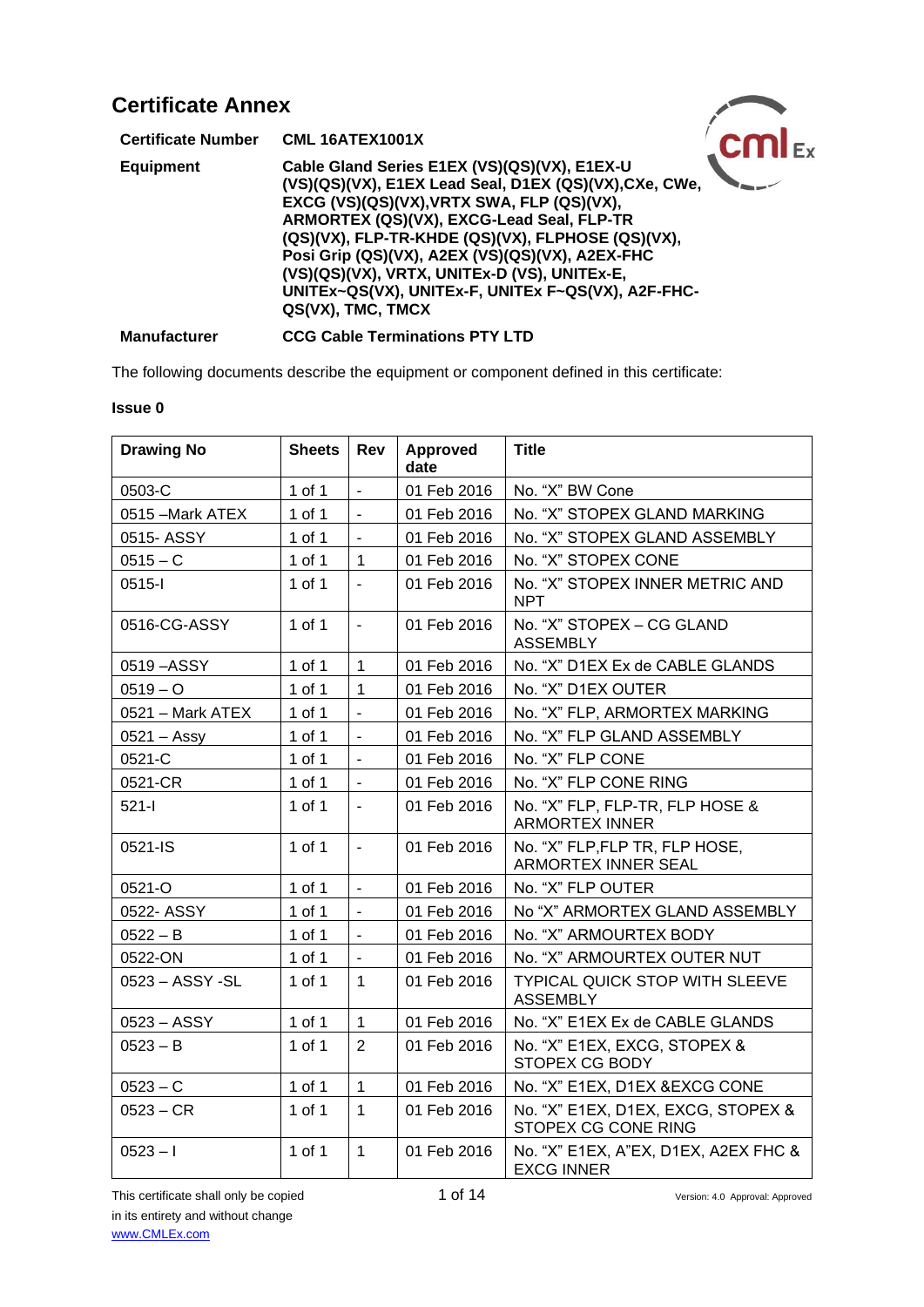| <b>Certificate Annex</b>  |                                                                                                                                                                                                                                                                                                                                                                                                                                      |  |
|---------------------------|--------------------------------------------------------------------------------------------------------------------------------------------------------------------------------------------------------------------------------------------------------------------------------------------------------------------------------------------------------------------------------------------------------------------------------------|--|
| <b>Certificate Number</b> | <b>CML 16ATEX1001X</b>                                                                                                                                                                                                                                                                                                                                                                                                               |  |
| <b>Equipment</b>          | Cable Gland Series E1EX (VS)(QS)(VX), E1EX-U<br>(VS)(QS)(VX), E1EX Lead Seal, D1EX (QS)(VX), CXe, CWe,<br>EXCG (VS)(QS)(VX), VRTX SWA, FLP (QS)(VX),<br>ARMORTEX (QS)(VX), EXCG-Lead Seal, FLP-TR<br>(QS)(VX), FLP-TR-KHDE (QS)(VX), FLPHOSE (QS)(VX),<br>Posi Grip (QS)(VX), A2EX (VS)(QS)(VX), A2EX-FHC<br>(VS)(QS)(VX), VRTX, UNITEx-D (VS), UNITEx-E,<br>UNITEx~QS(VX), UNITEx-F, UNITEx F~QS(VX), A2F-FHC-<br>QS(VX), TMC, TMCX |  |

| <b>Manufacturer</b> |
|---------------------|
|---------------------|

## **Manufacturer CCG Cable Terminations PTY LTD**

| <b>Drawing No</b>           | <b>Sheets</b> | Rev            | <b>Approved</b><br>date | <b>Title</b>                                                         |
|-----------------------------|---------------|----------------|-------------------------|----------------------------------------------------------------------|
| $0523 - IS$                 | 1 of 1        | $\mathbf{1}$   | 01 Feb 2016             | No. "X" E1EX, A2EX, EXCG, A"EX FHC &<br>D1EX INNER/DISPLACEMNET SEAL |
| 0523 – MARK ATEX            | 1 of 1        | $\blacksquare$ | 01 Feb 2016             | No. "X" EX GLAND MARKING                                             |
| 0523 – NPT – I              | 1 of 1        | $\mathbf{1}$   | 01 Feb 2016             | No. "X" E1EX, A2 EX, D1EX, A2EX FHC<br>& EXCG INNER                  |
| $0523 - ON$                 | 1 of 1        | 1              | 01 Feb 2016             | No. "X" E1EX OUTER NUT                                               |
| $0523 - OS$                 | 1 of 1        | 1              | 01 Feb 2016             | No. "X" E1EX OUTER SEAL                                              |
| $0523 - SR$                 | 1 of 1        | $\mathbf{1}$   | 01 Feb 2016             | No. "X" E1EX SKID RING                                               |
| 0523 - LS ASSY              | 1 of 1        | $\mathbf{1}$   | 01 Feb 2016             | No. "X" E1EX LEAD SEAL ASSY                                          |
| $0523 - LS - I$             | 1 of 1        | $\blacksquare$ | 01 Feb 2016             | No. "X" E1EX LEAD SEAL INNER                                         |
| $0523 - NPT - I$            | 1 of 1        | $\blacksquare$ | 01 Feb 2016             | No. "X" E1EX - LEAD SEAL - NPT -<br><b>INNER</b>                     |
| 0523-LS MARK<br><b>ATEX</b> | 1 of 1        | $\blacksquare$ | 01 Feb 2016             | No. "X" E1EX - LS AND - U GLAND<br><b>MARKING</b>                    |
| 0523-LS                     | $1$ of $1$    |                | 01 Feb 2016             | No. "X" E1EX LEAD SEAL                                               |
| 0521-I-LN                   | 1 of 1        | $\blacksquare$ | 01 Feb 2016             | No. "X" FLP, FLP TR, FLP HOSE,<br>ARMOURTEX INNER LOCK NUT           |
| 0524 - ASSY                 | 1 of 1        | $\mathbf{1}$   | 01 Feb 2016             | No. "X" FLP TR ASSEMBLY                                              |
| $0524-C - OR$               | 1 of 1        | $\blacksquare$ | 01 Feb 2016             | No. "X" FLP TR CONE OR                                               |
| 0524-GS                     | 1 of 1        | $\blacksquare$ | 01 Feb 2016             | No. "X" FLP TR GRIPPER SEAL                                          |
| 0524 -O                     | 1 of 1        | $\blacksquare$ | 01 Feb 2016             | No. "X" FLP TR OUTER                                                 |
| $0524 - SR$                 | 1 of 1        | ä,             | 01 Feb 2016             | No. "X" FLP TR SKID RING                                             |
| 0525-ON                     | 1 of 1        | $\blacksquare$ | 01 Feb 2016             | No. "X" BARRIER A OUTER NUT                                          |
| 0525-OS                     | 1 of 1        | $\blacksquare$ | 01 Feb 2016             | No. "X" BARRIER A OUTER SEAL                                         |
| 0525-SR                     | $1$ of $1$    | $\blacksquare$ | 01 Feb 2016             | No. "X" BARRIER A SKID RING                                          |
| $0527 - HT$                 | 1 of 1        | ÷,             | 01 Feb 2016             | No. "X" FLP HOSE TAIL                                                |
| 0527 - HOSE ASSY            | 1 of 1        | 1              | 01 Feb 2016             | FLP HOSE GLAND ASSEMBLY                                              |
| 0531 - ASS - SWA            | 1 of 1        | $\mathbf 1$    | 01 Feb 2016             | No. "X"VRTX - SWA GLAND ASSEMBLY                                     |
| 0531 - VRTX                 | 1 of 1        | $\mathbf 1$    | 01 Feb 2016             | No. "X" VRTX GLAND ASSEMBLY                                          |
| $0531 - CN$                 | 1 of 1        | 1              | 01 Feb 2016             | No. "X" VRTX COMPRESSION NUT                                         |
| $0531 - B - SWA$            | 1 of 1        | $\blacksquare$ | 01 Feb 2016             | No. "X" VRTX BODY SWA                                                |
| 0531 -B                     | 1 of 1        | $\blacksquare$ | 01 Feb 2016             | No. "X" VRTX BODY                                                    |
| 0531-CN -SWA                | 1 of 1        | $\blacksquare$ | 01 Feb 2016             | No. "X" VRTX SWA- COMPRESSION<br><b>NUT</b>                          |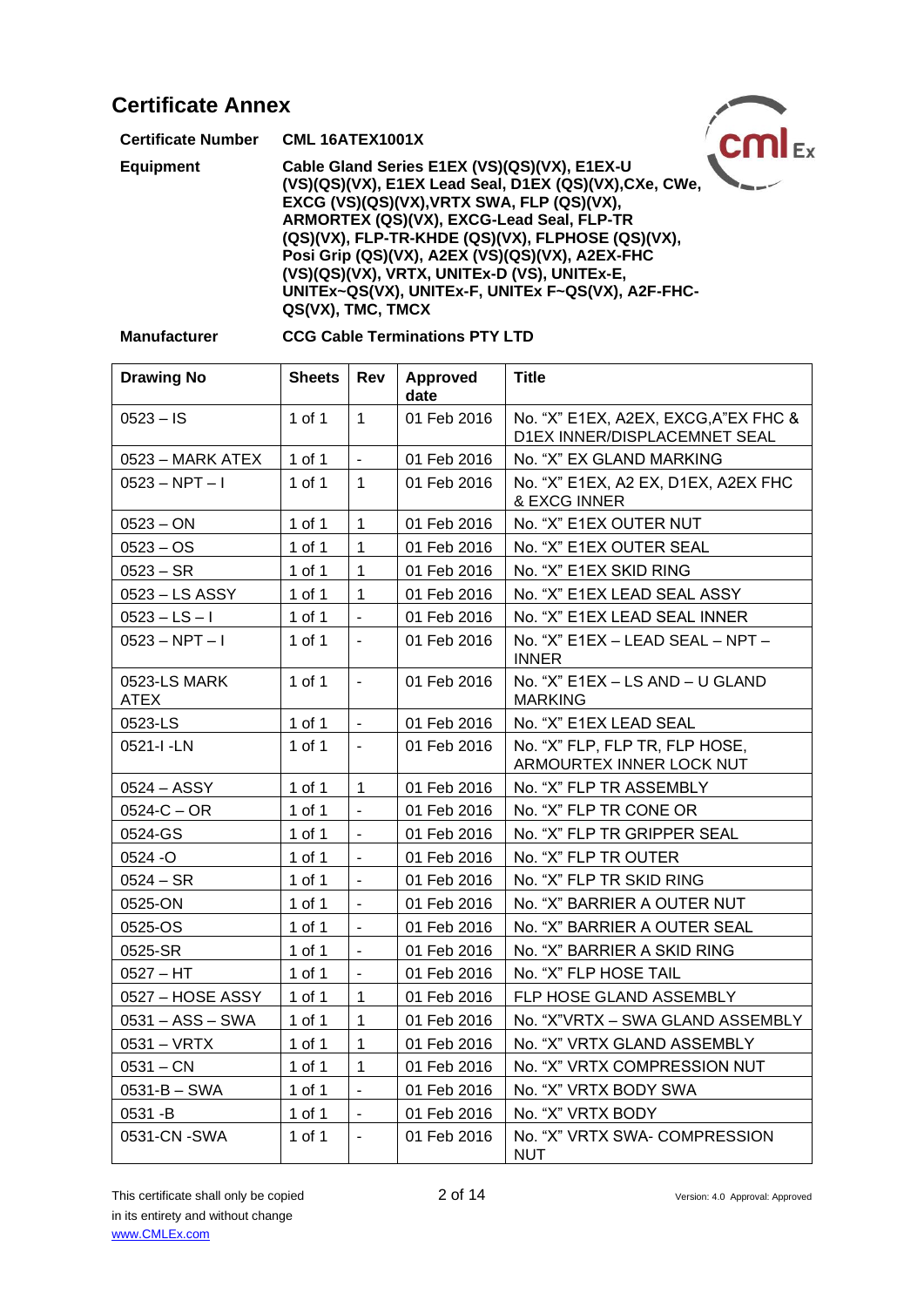| <b>Certificate Annex</b>  |                                                                                                                                                                                                                                                                                                                                                                                                                                      |  |
|---------------------------|--------------------------------------------------------------------------------------------------------------------------------------------------------------------------------------------------------------------------------------------------------------------------------------------------------------------------------------------------------------------------------------------------------------------------------------|--|
| <b>Certificate Number</b> | <b>CML 16ATEX1001X</b>                                                                                                                                                                                                                                                                                                                                                                                                               |  |
| <b>Equipment</b>          | Cable Gland Series E1EX (VS)(QS)(VX), E1EX-U<br>(VS)(QS)(VX), E1EX Lead Seal, D1EX (QS)(VX), CXe, CWe,<br>EXCG (VS)(QS)(VX), VRTX SWA, FLP (QS)(VX),<br>ARMORTEX (QS)(VX), EXCG-Lead Seal, FLP-TR<br>(QS)(VX), FLP-TR-KHDE (QS)(VX), FLPHOSE (QS)(VX),<br>Posi Grip (QS)(VX), A2EX (VS)(QS)(VX), A2EX-FHC<br>(VS)(QS)(VX), VRTX, UNITEx-D (VS), UNITEx-E,<br>UNITEx~QS(VX), UNITEx-F, UNITEx F~QS(VX), A2F-FHC-<br>QS(VX), TMC, TMCX |  |

### **Manufacturer CCG Cable Terminations PTY LTD**

| <b>Drawing No</b>              | Sheets | <b>Rev</b>               | Approved<br>date | <b>Title</b>                                |
|--------------------------------|--------|--------------------------|------------------|---------------------------------------------|
| 0531-I - SWA                   | 1 of 1 | $\blacksquare$           | 01 Feb 2016      | No. "X" VRTX INNER                          |
| 0531 -l                        | 1 of 1 | $\mathbf 1$              | 01 Feb 2016      | No. "X" VRTX INNER                          |
| 0531- MARK ATEX                | 1 of 1 |                          | 01 Feb 2016      | No. "X" VRTX GLAND MARKING                  |
| 0531-ON                        | 1 of 1 | $\overline{\phantom{a}}$ | 01 Feb 2016      | No. "X" OUTER NUT                           |
| 0531-OS                        | 1 of 1 | $\overline{\phantom{a}}$ | 01 Feb 2016      | No. "X" OUTER SEAL                          |
| 0531-SG                        | 1 of 1 | $\blacksquare$           | 01 Feb 2016      | No. "X" SEALING GASKET                      |
| 0531-SR                        | 1 of 1 | $\blacksquare$           | 01 Feb 2016      | No. "X" SKID RING                           |
| $0531 - VRTX$<br><b>SPRING</b> | 1 of 1 | $\blacksquare$           | 01 Feb 2016      | No. "X" VRTX SPRING                         |
| 0537-ASSY                      | 1 of 1 | $\overline{2}$           | 01 Feb 2016      | No. "X" A2EX ASSEMBLY                       |
| 0537 - ASSY                    | 1 of 1 | $\mathbf{1}$             | 01 Feb 2016      | No. "X" A2EX FHC GLAND ASSEMBLY             |
| $0537 - C$                     | 1 of 1 | 3                        | 01 Feb 2016      | No. "X" A2EX & POSI GRIP CONE               |
| $0537 - CO$                    | 1 of 1 | $\blacksquare$           | 01 Feb 2016      | No. "X" A2EX FHC COUPLING                   |
| 0537 – GS                      | 1 of 1 | 5                        | 01 Feb 2016      | No. "X" A2 GRIPPER SEAL                     |
| 0537 - MARK ATEX               | 1 of 1 | $\blacksquare$           | 01 Feb 2016      | A2EX - FHC GLAND MARKING                    |
| 0537 - O rev 1                 | 1 of 1 | 6                        | 01 Feb 2016      | No. "X" A2EX OUTER                          |
| $0537 - O$                     | 1 of 1 |                          | 01 Feb 2016      | No. "X" A2EX- FHC OUTER                     |
| $0537 - SR$                    | 1 of 1 | 5                        | 01 Feb 2016      | No. "X" A2 SKID RING                        |
| 0537-OC                        | 1 of 1 | $\blacksquare$           | 01 Feb 2016      | No. "X" A2EX FHC OUTER COUPLING             |
| 0541 – I                       | 1 of 1 | 1                        | 01 Feb 2016      | No. "X" A2F INNER                           |
| 0541 – O                       | 1 of 1 | $\overline{2}$           | 01 Feb 2016      | No. "X" A2F OUTER                           |
| 0541 - MARK ATEX               | 1 of 1 | $\blacksquare$           | 01 Feb 2016      | No. "X" A2F GLAND MARKING                   |
| 0541 - ASSY                    | 1 of 1 | $\overline{2}$           | 01 Feb 2016      | No. "X" A2F ASSEMBLY                        |
| 0542 - ASSY                    | 1 of 1 | $\overline{2}$           | 01 Feb 2016      | No. "X" A2FX GLAND                          |
| 0542-O                         | 1 of 1 | $\overline{2}$           | 01 Feb 2016      | No. "X" A2FX OUTER                          |
| 0543-ASSY                      | 1 of 1 | $\mathbf 1$              | 01 Feb 2016      | No. "X" A2F CORROSION GUARD                 |
| $0543 - CG - O$                | 1 of 1 | $\mathbf{1}$             | 01 Feb 2016      | No. "M" A2F CORROSION GUARD<br><b>OUTER</b> |
| 0545 - ASSY                    | 1 of 1 | 1                        | 01 Feb 2016      | No. "X" POSI GRIP ASEMBLY                   |
| 0545 - NS                      | 1 of 1 | $\blacksquare$           | 01 Feb 2016      | No. "X" POSI GRIP NIPPLE SEAL               |
| $0545 - 0 - ASSY$              | 1 of 1 | $\blacksquare$           | 01 Feb 2016      | No. "X" POSI GRIP OUTER ASSEMBLY            |
| 0545 I-ASSY                    | 1 of 1 | $\overline{\phantom{a}}$ | 01 Feb 2016      | No. "X" POSI GRIP INNER ASSY                |
| 0545 - MARK ATEX               | 1 of 1 | $\overline{a}$           | 01 Feb 2016      | No. "X" POSI GRIP MARKING                   |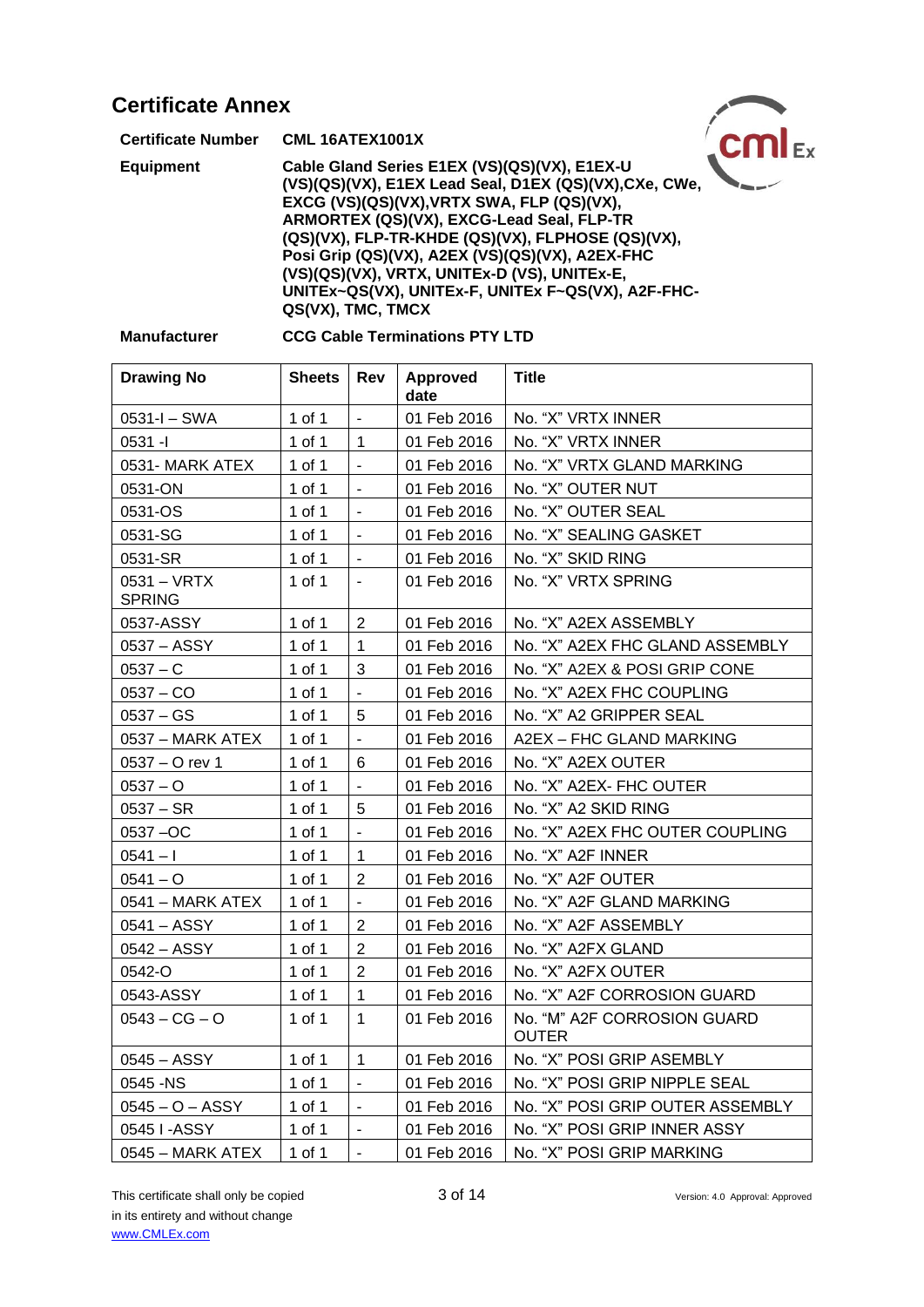| <b>Certificate Annex</b>  |                                                                                                                                                                                                                                                                                                                                                                                                                                      |  |
|---------------------------|--------------------------------------------------------------------------------------------------------------------------------------------------------------------------------------------------------------------------------------------------------------------------------------------------------------------------------------------------------------------------------------------------------------------------------------|--|
| <b>Certificate Number</b> | <b>CML 16ATEX1001X</b>                                                                                                                                                                                                                                                                                                                                                                                                               |  |
| <b>Equipment</b>          | Cable Gland Series E1EX (VS)(QS)(VX), E1EX-U<br>(VS)(QS)(VX), E1EX Lead Seal, D1EX (QS)(VX), CXe, CWe,<br>EXCG (VS)(QS)(VX), VRTX SWA, FLP (QS)(VX),<br>ARMORTEX (QS)(VX), EXCG-Lead Seal, FLP-TR<br>(QS)(VX), FLP-TR-KHDE (QS)(VX), FLPHOSE (QS)(VX),<br>Posi Grip (QS)(VX), A2EX (VS)(QS)(VX), A2EX-FHC<br>(VS)(QS)(VX), VRTX, UNITEx-D (VS), UNITEx-E,<br>UNITEx~QS(VX), UNITEx-F, UNITEx F~QS(VX), A2F-FHC-<br>QS(VX), TMC, TMCX |  |

## **Manufacturer CCG Cable Terminations PTY LTD**

| <b>Drawing No</b>               | <b>Sheets</b> | Rev                      | <b>Approved</b><br>date | <b>Title</b>                                 |
|---------------------------------|---------------|--------------------------|-------------------------|----------------------------------------------|
| 0547 - ASSY -                   | 1 of 1        | $\mathbf{1}$             | 01 Feb 2016             | No. "X" Ex de CORROSION GUARD                |
| 0547 - CGSG                     | 1 of 1        | $\sim$                   | 01 Feb 2016             | No. "X" EXCG SEALING GASKET                  |
| 0547-OS                         | 1 of 1        | $\overline{1}$           | 01 Feb 2016             | No. "X" EXCG OUTER SEAL                      |
| $0523 - SR$                     | 1 of 1        | $\sim$                   | 01 Feb 2016             | No. "X" EXCG SKID RING                       |
| 0547 - CG - LS -<br><b>ASSY</b> | 1 of 1        | $\blacksquare$           | 01 Feb 2016             | No. "X" EXCG LEAD SEAL ASSY                  |
| $0547 - BODY -$<br><b>ASSY</b>  | 1 of 1        | $\mathbf{1}$             | 01 Feb 2016             | No. "X" EXCG BODY COMPNENTS                  |
| 0549 - ASSY                     | 1 of 1        | $\overline{1}$           | 01 Feb 2016             | No. "X" A2FH GLAND                           |
| $0549 - HT$                     | 1 of 1        | $\overline{1}$           | 01 Feb 2016             | No. "X2 A2FH OUTER HOSE TAIL                 |
| 0550 - ASSY                     | 1 of 1        | $\mathbf{1}$             | 01 Feb 2016             | No. "X" $STOPEX - F$                         |
| 0550-C                          | 1 of 1        | $\overline{1}$           | 01 Feb 2016             | No. "X" STOPEX F- CONE                       |
| $0550 - O$                      | 1 of 1        | $\blacksquare$           | 01 Feb 2016             | No. "X" STOPEX F-OUTER                       |
| $0571 - B$                      | 1 of 1        | 2                        | 01 Feb 2016             | No. "X" E1EX UNIVERSAL BODY                  |
| $0571 - C$                      | 1 of 1        | $\sim$                   | 01 Feb 2016             | No. "X" E1EX UNIVERSAL CONE                  |
| 0571-CR                         | 1 of 1        | $\blacksquare$           | 01 Feb 2016             | No. "X" E1EX UNIVERSAL CONE RING             |
| $0571 - 1$                      | 1 of 1        | $\blacksquare$           | 01 Feb 2016             | No. "X" E1EX UNIVERSAL INNER                 |
| $0571 - IS$                     | 1 of 1        | $\blacksquare$           | 01 Feb 2016             | No. "X" E1EX - U INNER SEAL                  |
| $0571 - NPT - I$                | 1 of 1        | $\blacksquare$           | 01 Feb 2016             | No. "X" E1EX UNIVERSAL INNER                 |
| 0571 - ASSY                     | 1 of 1        | $\mathbf 1$              | 01 Feb 2016             | No. "X" E1EX UNIVERSAL GLANDS<br><b>ASSY</b> |
| $0571 - ON$                     | 1 of 1        | $\mathbf{1}$             | 01 Feb 2016             | No. "X" E1EX UNIVERSAL OUTER NUT             |
| 0571-OS                         | 1 of 1        | $\blacksquare$           | 01 Feb 2016             | No. "X" E1EX UNIVERSAL OUTER SEAL            |
| 0571-SR                         | 1 of 1        | $\blacksquare$           | 01 Feb 2016             | No. "X" E1EX UNIVERSAL SKID RING             |
| 0577-B                          | 1 of 1        | $\mathbf 1$              | 01 Feb 2016             | No. "X" A2FX- R BODY                         |
| $0577 - 1$                      | 1 of 1        | $\mathbf{1}$             | 01 Feb 2016             | No. "X" A2FX-R INNER                         |
| 0577-MARK ATEX                  | 1 of 1        | $\blacksquare$           | 01 Feb 2016             | No. "X" A2FX-R MARKING                       |
| 0577-O-R                        | 1 of 1        | $\mathbf{1}$             | 01 Feb 2016             | No. "X" A2FX – R OUTER                       |
| 0577 – ASSY                     | 1 of 1        | $\overline{2}$           | 01 Feb 2016             | No. "X" A2FX - R ASSY                        |
| $8055 - SG$                     | 1 of 1        | $\blacksquare$           | 01 Feb 2016             | No. "X" CCG SEALING GASKET                   |
| 0570-B                          | 1 of 1        | $\blacksquare$           | 01 Feb 2016             | No. "X" CXE BODY                             |
| 0570-C                          | 1 of 1        | $\overline{\phantom{a}}$ | 01 Feb 2016             | No. "X" CXE CONE                             |
| 0570-l                          | 1 of 1        | $\blacksquare$           | 01 Feb 2016             | No. "X" CXE INNER                            |
| 0570-ASSY                       | 1 of 1        |                          | 01 Feb 2016             | No. "X" CXE GLANDS ASSY                      |

This certificate shall only be copied 4 of 14 Version: 4.0 Approval: Approved in its entirety and without change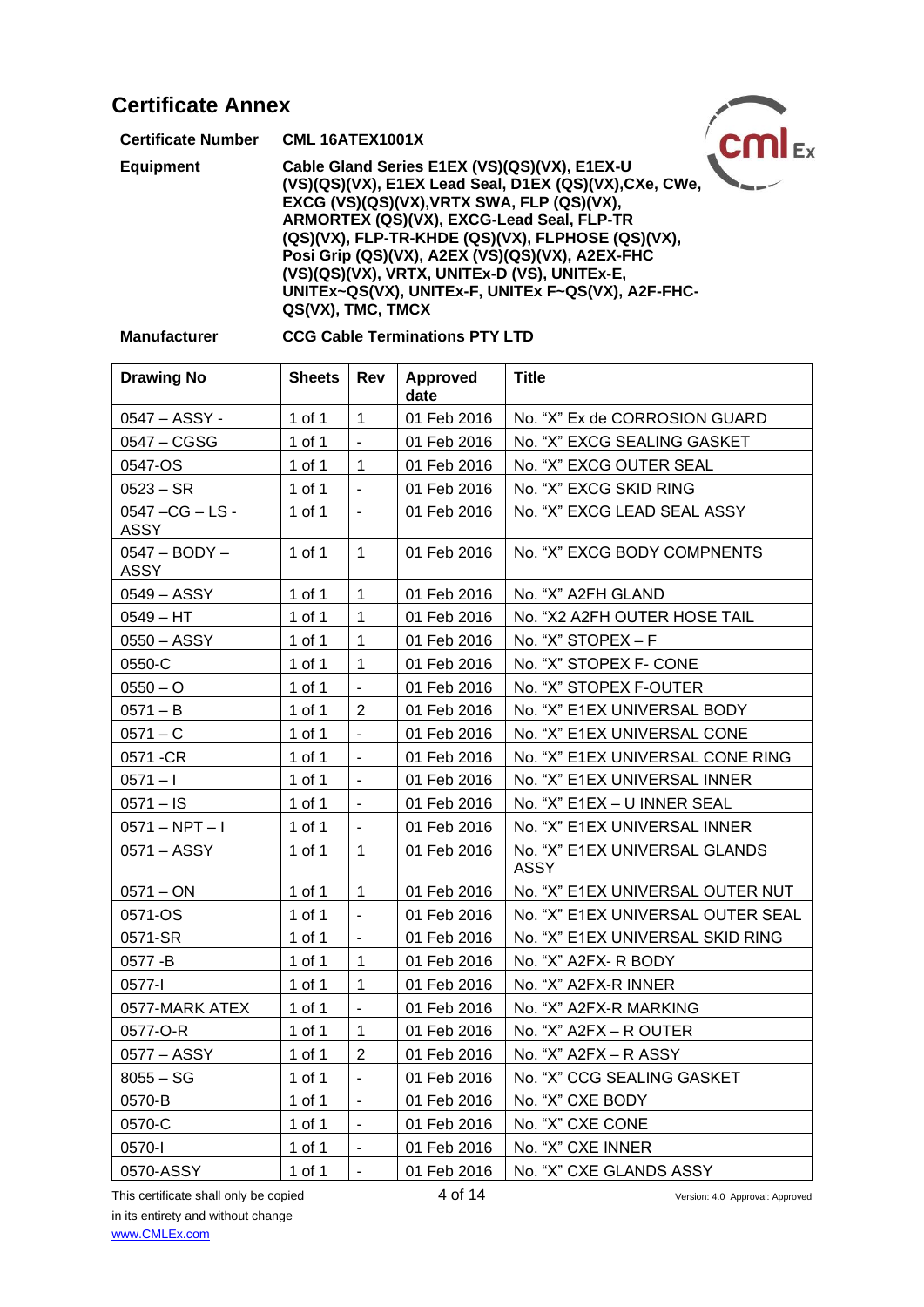| <b>Certificate Annex</b>  |                                                                                                                                                                                                                                                                                                                                                                                                                                      |  |
|---------------------------|--------------------------------------------------------------------------------------------------------------------------------------------------------------------------------------------------------------------------------------------------------------------------------------------------------------------------------------------------------------------------------------------------------------------------------------|--|
| <b>Certificate Number</b> | <b>CML 16ATEX1001X</b>                                                                                                                                                                                                                                                                                                                                                                                                               |  |
| <b>Equipment</b>          | Cable Gland Series E1EX (VS)(QS)(VX), E1EX-U<br>(VS)(QS)(VX), E1EX Lead Seal, D1EX (QS)(VX), CXe, CWe,<br>EXCG (VS)(QS)(VX), VRTX SWA, FLP (QS)(VX),<br>ARMORTEX (QS)(VX), EXCG-Lead Seal, FLP-TR<br>(QS)(VX), FLP-TR-KHDE (QS)(VX), FLPHOSE (QS)(VX),<br>Posi Grip (QS)(VX), A2EX (VS)(QS)(VX), A2EX-FHC<br>(VS)(QS)(VX), VRTX, UNITEx-D (VS), UNITEx-E,<br>UNITEx~QS(VX), UNITEx-F, UNITEx F~QS(VX), A2F-FHC-<br>QS(VX), TMC, TMCX |  |

## **Manufacturer CCG Cable Terminations PTY LTD**

| <b>Drawing No</b>               | <b>Sheets</b> | <b>Rev</b>               | <b>Approved</b><br>date | <b>Title</b>           |
|---------------------------------|---------------|--------------------------|-------------------------|------------------------|
| $055100 - 16 - B -$<br>055713-B | 1 of 1        | ۰                        | 01 Feb 2016             | No. "X" Cwe BODY       |
| $055700 - 16 - C -$<br>055713-C | 1 of 1        | $\overline{\phantom{a}}$ | 01 Feb 2016             | No. "X" Cwe CONE       |
| $055700-16-1$<br>055713-1       | 1 of 1        | $\overline{\phantom{a}}$ | 01 Feb 2016             | No. "X" Cwe INNER      |
| $055700 - 16 - 055713$          | 1 of 1        | ٠                        | 01 Feb 2016             | Cwe CAPTIVE CONE GLAND |

### **Issue 1**

| <b>Drawing No</b> | <b>Sheets</b> | <b>Rev</b>     | Approved<br>date | <b>Title</b>                  |
|-------------------|---------------|----------------|------------------|-------------------------------|
| $0545 - ASSY$     | 1 of 1        | 2              | 02 Jun 2016      | No. "X" POSI GRIP ASEMBLY     |
| 0536-ASSY         | 1 of 1        | 3              | 02 Jun 2016      | No. "X" A2EX ASSEMBLY         |
| $0536 - C$        | 1 of 1        | 4              | 02 Jun 2016      | No. "X" A2EX & POSI GRIP CONE |
| $0536 - GS$       | 1 of 1        | 6              | 02 Jun 2016      | No. "X" A2 GRIPPER SEAL       |
| $0536 - O$        | 1 of 1        | $\overline{7}$ | 02 Jun 2016      | No. "X" A2EX OUTER            |
| $0536 - SR$       | 1 of 1        | 6              | 02 Jun 2016      | No. "X" A2 SKID RING          |

### **Issue 2**

| <b>Drawing No</b>                  | <b>Sheets</b> | Rev                      | Approved<br>date | <b>Title</b>                                       |
|------------------------------------|---------------|--------------------------|------------------|----------------------------------------------------|
| $0523 - \text{MARK}$<br>ATEX&IECEx | 1 of 1        | $\overline{\phantom{a}}$ | 22 Mar 2018      | No. "X" EX GLAND MARKING                           |
| 0523-LS MARK<br>ATEX&IECEx         | 1 of 1        | $\overline{\phantom{a}}$ | 22 Mar 2018      | No. "X" E1EX – LS AND – U GLAND<br><b>MARKING</b>  |
| $0523 - ASSY$                      | 1 of 1        | 3                        | 22 Mar 2018      | No. "X" E1EX Ex de CABLE GLANDS                    |
| $0523 - ASSY-OS$                   | 1 of 1        | 1                        | 22 Mar 2018      | No. "X" E1EX QUICK STOP ASSY                       |
| $0523 - 1$                         | 1 of 1        | 2                        | 22 Mar 2018      | No. "X" E1EX, A2EX, D1EX, A2EX FHC<br>& EXCG INNER |
| 0531-MARK<br>ATEX&IECEx            | 1 of 1        | $\blacksquare$           | 22 Mar 2018      | No. "X" VRTX GLAND MARKING                         |
| 0537-MARK<br>ATEX&IECEx            | 1 of 1        | $\overline{\phantom{a}}$ | 22 Mar 2018      | A2EX-FHC GLAND MARKING                             |
| 0537 – ASSY                        | 1 of 1        | 3                        | 22 Mar 2018      | No. "X" A2EX FHC GLAND ASSEMBLY                    |

This certificate shall only be copied  $5$  of 14 Version: 4.0 Approval: Approved in its entirety and without change [www.CMLEx.com](http://www.cmlex.com/)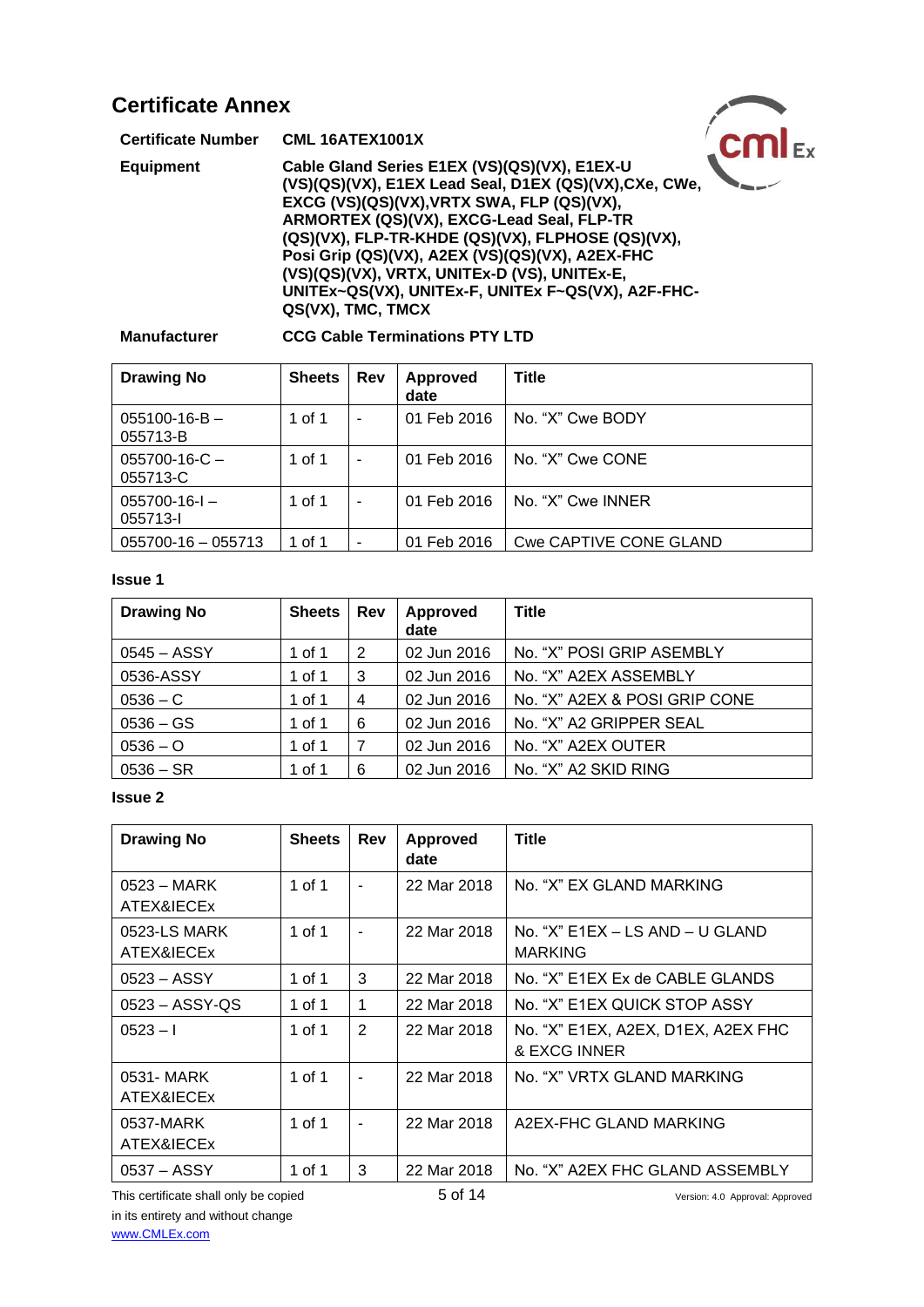| <b>Certificate Annex</b>  |                                                                                                                                                                                                                                                                                                                                                                                                                                      |  |
|---------------------------|--------------------------------------------------------------------------------------------------------------------------------------------------------------------------------------------------------------------------------------------------------------------------------------------------------------------------------------------------------------------------------------------------------------------------------------|--|
| <b>Certificate Number</b> | <b>CML 16ATEX1001X</b>                                                                                                                                                                                                                                                                                                                                                                                                               |  |
| <b>Equipment</b>          | Cable Gland Series E1EX (VS)(QS)(VX), E1EX-U<br>(VS)(QS)(VX), E1EX Lead Seal, D1EX (QS)(VX), CXe, CWe,<br>EXCG (VS)(QS)(VX), VRTX SWA, FLP (QS)(VX),<br>ARMORTEX (QS)(VX), EXCG-Lead Seal, FLP-TR<br>(QS)(VX), FLP-TR-KHDE (QS)(VX), FLPHOSE (QS)(VX),<br>Posi Grip (QS)(VX), A2EX (VS)(QS)(VX), A2EX-FHC<br>(VS)(QS)(VX), VRTX, UNITEx-D (VS), UNITEx-E,<br>UNITEx~QS(VX), UNITEx-F, UNITEx F~QS(VX), A2F-FHC-<br>QS(VX), TMC, TMCX |  |

#### **CCG Cable Terminations PTY LTD**

| <b>Drawing No</b>         | <b>Sheets</b> | Rev            | Approved<br>date | <b>Title</b>                                             |
|---------------------------|---------------|----------------|------------------|----------------------------------------------------------|
| 0541 - MARK<br>ATEX&IECEx | 1 of 1        | $\blacksquare$ | 22 Mar 2018      | No. "X" A2F GLAND MARKING                                |
| $0541 - 1$                | 1 of 1        | $\overline{2}$ | 22 Mar 2018      | No. "X" A2F INNER                                        |
| 0541 – ASSY               | 1 of 1        | 3              | 22 Mar 2018      | No. "X" A2F ASSEMBLY                                     |
| 0545 - MARK<br>ATEX&IECEx | 1 of 1        | $\blacksquare$ | 22 Mar 2018      | No. "X" POSI GRIP MARKING                                |
| 0577-MARK<br>ATEX&IECEx   | 1 of 1        | $\blacksquare$ | 22 Mar 2018      | No. "X" A2FX-R MARKING                                   |
| 0577-I-R                  | $1$ of $1$    | $\overline{2}$ | 22 Mar 2018      | No. "X" A2FX-R INNER                                     |
| 0577-R-ASSY               | 1 of 1        | 3              | 22 Mar 2018      | No. "X" A2FX - R ASSY                                    |
| 0521 - MARK<br>ATEX&IECEx | 1 of 1        |                | 22 Mar 2018      | No. "X" FLP, ARMORTEX MARKING                            |
| 0519-ASSY                 | 1 of 1        | 3              | 22 Mar 2018      | No. "X" D1EX Ex de CABLE GLANDS                          |
| 0521 - ASSY               | 1 of 1        | 3              | 22 Mar 2018      | No. "X" FLP GLAND ASSEMBLY                               |
| $0521 -$                  | 1 of 1        | $\overline{2}$ | 22 Mar 2018      | No. "X" FLP, FLP-TR, FLP HOSE &<br><b>AMMORTEX INNER</b> |
| 0522- ASSY                | 1 of 1        | 3              | 22 Mar 2018      | No "X" ARMORTEX GLAND ASSEMBLY                           |
| 0524 – ASSY               | 1 of 1        | 3              | 22 Mar 2018      | No. "X" FLP TR ASSEMBLY                                  |
| 20/03/2018                | 1 of 1        | 3              | 22 Mar 2018      | <b>FLP HOSE ASSY</b>                                     |
| 0536-ASSY                 | 1 of 1        | 5              | 22 Mar 2018      | No. "X" A2EX ASSEMBLY                                    |
| 0542 - ASSY               | 1 of 1        | 3              | 22 Mar 2018      | No. "X" A2FX GLAND                                       |
| 0543-ASSY                 | 1 of 1        | $\overline{2}$ | 22 Mar 2018      | No. "X" A2F CORROSION GUARD                              |
| 0547 - ASSY               | 1 of 1        | 3              | 22 Mar 2018      | No. "X" Ex de CORROSION GUARD                            |
| 0549 - ASSY               | 1 of 1        | $\overline{2}$ | 22 Mar 2018      | No. "X" A2FH GLAND                                       |
| $0571 - 1$                | 1 of 1        | $\mathbf{1}$   | 22 Mar 2018      | No. "X" E1EX UNIVERSAL INNER                             |
| 0571 - ASSY               | 1 of 1        | 3              | 22 Mar 2018      | No. "X" E1EX UNIVERSAL GLANDS<br><b>ASSY</b>             |
| 055700-16-055713          | 1 of 1        | $\mathbf{1}$   | 22 Mar 2018      | No. "X" Cwe GLAND ASSEMBLY                               |
| 057000-16-057010          | 1 of 1        | $\mathbf{1}$   | 22 Mar 2018      | No. "X" Cxe GLAND ASSEMBLY                               |
| $057001 - 057004 - B$     | 1 of 1        | $\overline{a}$ | 22 Mar 2018      | No. "X" Cxe BODY                                         |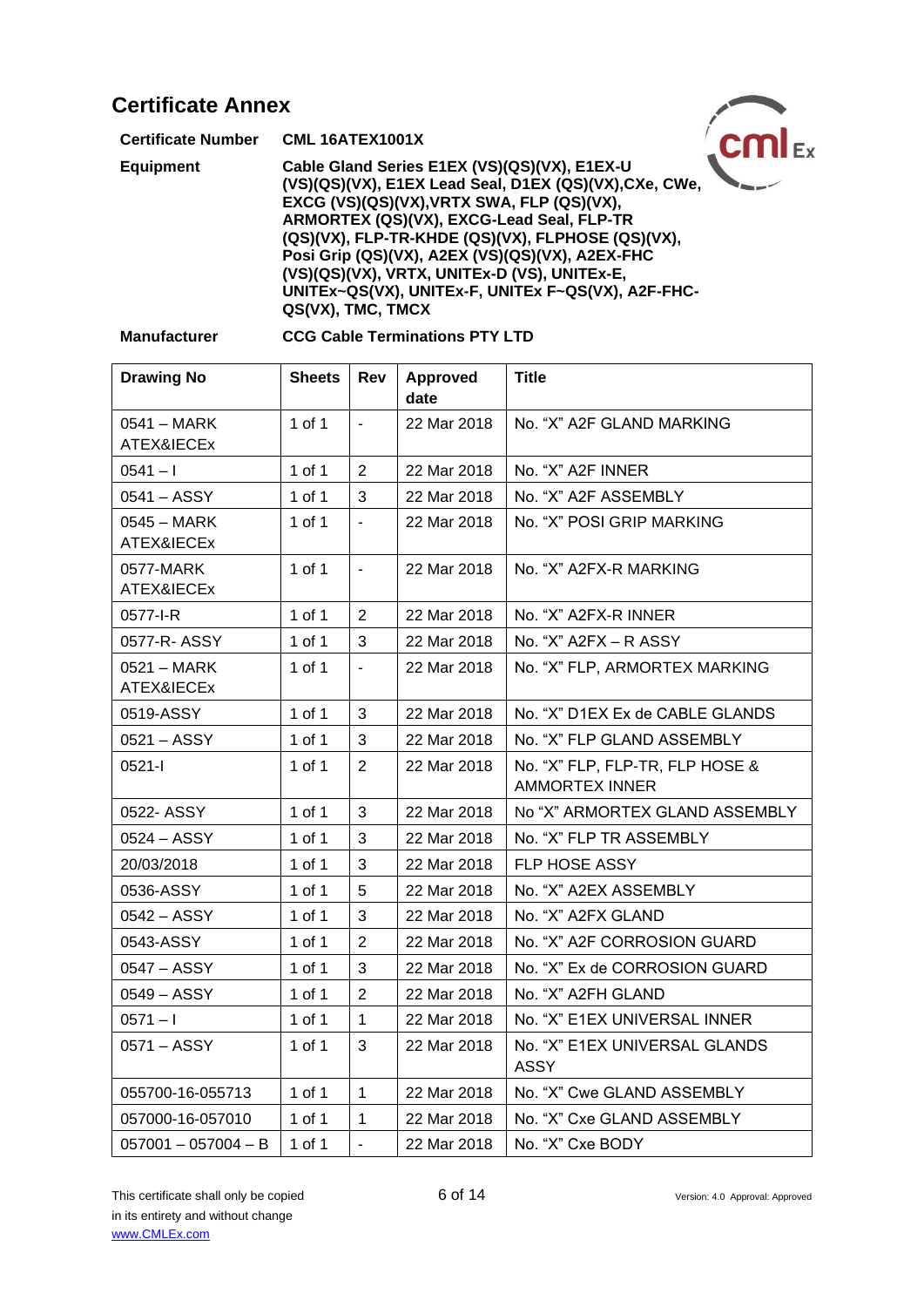| <b>Certificate Annex</b>                                                                                                                                                                                                                                                                                                                                                                                        |                   |
|-----------------------------------------------------------------------------------------------------------------------------------------------------------------------------------------------------------------------------------------------------------------------------------------------------------------------------------------------------------------------------------------------------------------|-------------------|
| <b>CML 16ATEX1001X</b>                                                                                                                                                                                                                                                                                                                                                                                          |                   |
| Cable Gland Series E1EX (VS)(QS)(VX), E1EX-U<br>(VS)(QS)(VX), E1EX Lead Seal, D1EX (QS)(VX), CXe, CWe,<br>EXCG (VS)(QS)(VX), VRTX SWA, FLP (QS)(VX),<br>ARMORTEX (QS)(VX), EXCG-Lead Seal, FLP-TR<br>(QS)(VX), FLP-TR-KHDE (QS)(VX), FLPHOSE (QS)(VX),<br>Posi Grip (QS)(VX), A2EX (VS)(QS)(VX), A2EX-FHC<br>(VS)(QS)(VX), VRTX, UNITEx-D (VS), UNITEx-E,<br>UNITEx~QS(VX), UNITEx-F, UNITEx F~QS(VX), A2F-FHC- |                   |
|                                                                                                                                                                                                                                                                                                                                                                                                                 | QS(VX), TMC, TMCX |

#### **CCG Cable Terminations PTY LTD**

| <b>Drawing No</b>             | <b>Sheets</b> | Rev                      | Approved<br>date | <b>Title</b>                     |
|-------------------------------|---------------|--------------------------|------------------|----------------------------------|
| $055700 - 16 - 1$<br>055713-I | 1 of 1        | $\mathbf{1}$             | 22 Mar 2018      | No. "X" Cwe / Cxe INNER          |
| 057000-C-057010-C             | 1 of 1        | $\mathbf{1}$             | 22 Mar 2018      | No. "X" Cxe CONE                 |
| 0557 - MARK                   | 1 of 1        | $\blacksquare$           | 22 Mar 2018      | Cwe / Cxe GLAND MARKING          |
| 0554-ASSY                     | 1 of 1        | $\blacksquare$           | 22 Mar 2018      | No "X" E1EX-D GLAND ASSY         |
| 0554-MARK                     | 1 of 1        | $\overline{\phantom{a}}$ | 22 Mar 2018      | No "X" E1EX-D MARKING            |
| 0554-l                        | 1 of 1        | $\overline{\phantom{a}}$ | 22 Mar 2018      | No "X" E1EX-D INNER              |
| 0554-C                        | 1 of 1        | $\blacksquare$           | 22 Mar 2018      | No "X" E1EX-D CONE               |
| 0554-B                        | 1 of 1        | $\blacksquare$           | 22 Mar 2018      | No "X" E1EX-D BODY               |
| 0554-ON                       | 1 of 1        | $\blacksquare$           | 22 Mar 2018      | No "X" E1EX-D OUTER NUT          |
| 0555-ASSY                     | 1 of 1        | $\blacksquare$           | 22 Mar 2018      | No "X" E1EX-D~QS GLAND ASSY      |
| $0555 - 1$                    | 1 of 1        | $\blacksquare$           | 22 Mar 2018      | No "X" E1EX-D~QS INNER           |
| 0555-C                        | 1 of 1        | $\blacksquare$           | 22 Mar 2018      | No "X" E1EX-D~QS CONE            |
| 0555-B                        | 1 of 1        | $\sim$                   | 22 Mar 2018      | No "X" E1EX-D~QS BODY            |
| 0587-MARK                     | 1 of 1        | $\mathbf{r}$             | 22 Mar 2018      | No. "X" UNITEX-F (QS) - MARK     |
| 0510-ASSY                     | 1 of 1        | $\blacksquare$           | 22 Mar 2018      | No. "X" UNITEx-F GLAND ASSY      |
| 0587-ASSY                     | 1 of 1        | $\blacksquare$           | 22 Mar 2018      | No. "X" UNITEX-F~QS GLAND ASSY   |
| 0587-I                        | $1$ of $1$    | $\overline{\phantom{a}}$ | 22 Mar 2018      | No. "X" UNITEx-F~QS INNER        |
| 0587-IS                       | $1$ of $1$    | $\blacksquare$           | 22 Mar 2018      | No. "X" UNITEx-F~QS INNER SEAL   |
| 0587-C                        | 1 of 1        | $\blacksquare$           | 22 Mar 2018      | No. "X" UNITEx-F~QS CONE         |
| 0587-S                        | 1 of 1        | $\blacksquare$           | 22 Mar 2018      | No. "X" UNITEx-F~QS RESIN SLEEVE |
| 0591 - MARK<br>ATEX&IECEX     | 1 of 1        | $\overline{\phantom{a}}$ | 22 Mar 2018      | No. "X" UNITEx GLAND MARKINIG    |
| 0591-ASSY                     | 1 of 1        | $\overline{\phantom{a}}$ | 22 Mar 2018      | No. "X" UNITEx GLAND ASSY        |
| 0559-ASSY                     | 1 of 1        | $\blacksquare$           | 22 Mar 2018      | No. "X" UNITEx~QS GLAND ASSY     |
| 0560 - IS                     | 1 of 1        | $\blacksquare$           | 22 Mar 2018      | No. "X" E1EX~QS INNER SEAL       |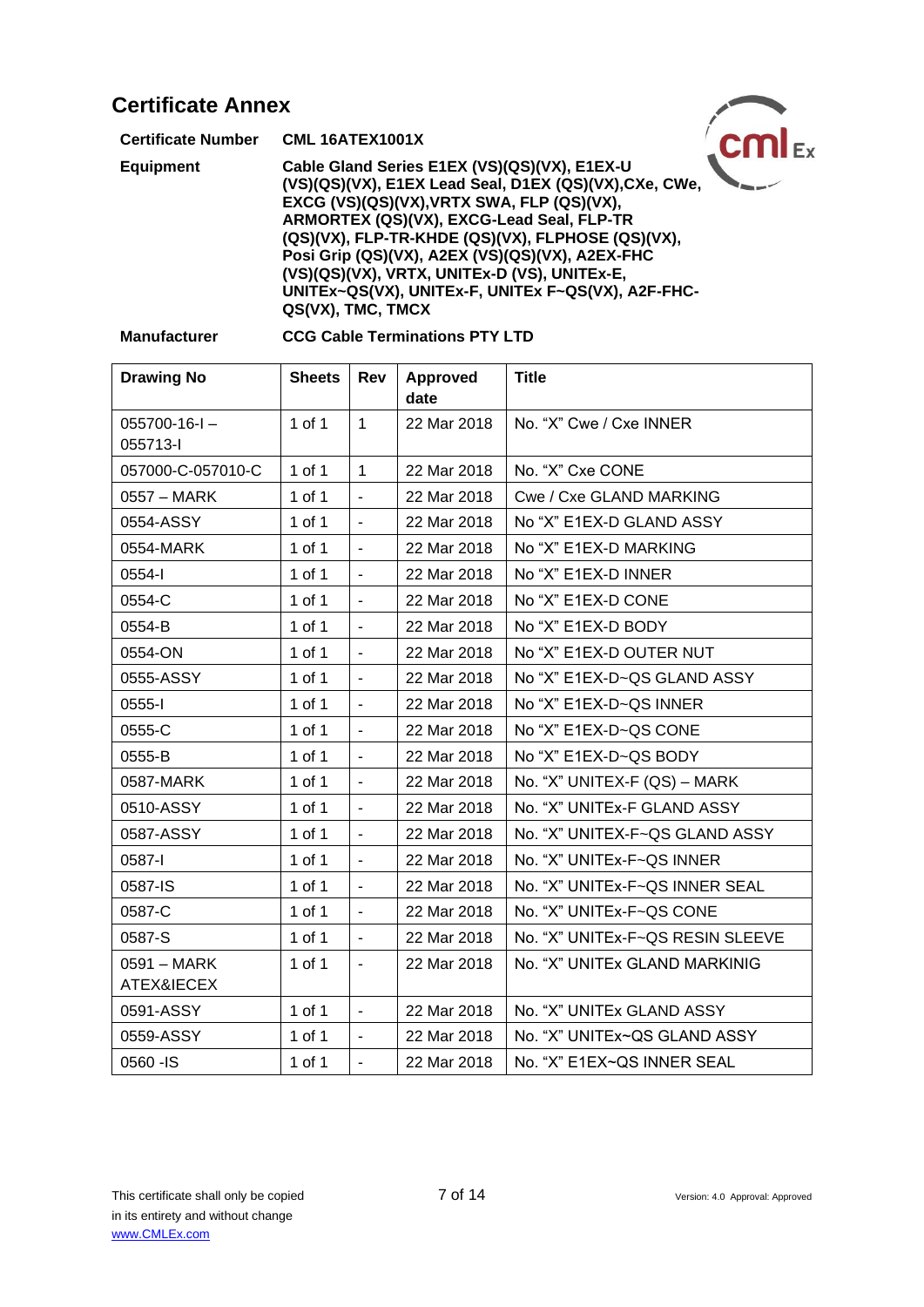| <b>Certificate Annex</b>  |                                                                                                                                                                                                                                                                                                                                                                                                                                      |  |
|---------------------------|--------------------------------------------------------------------------------------------------------------------------------------------------------------------------------------------------------------------------------------------------------------------------------------------------------------------------------------------------------------------------------------------------------------------------------------|--|
| <b>Certificate Number</b> | <b>CML 16ATEX1001X</b>                                                                                                                                                                                                                                                                                                                                                                                                               |  |
| <b>Equipment</b>          | Cable Gland Series E1EX (VS)(QS)(VX), E1EX-U<br>(VS)(QS)(VX), E1EX Lead Seal, D1EX (QS)(VX), CXe, CWe,<br>EXCG (VS)(QS)(VX), VRTX SWA, FLP (QS)(VX),<br>ARMORTEX (QS)(VX), EXCG-Lead Seal, FLP-TR<br>(QS)(VX), FLP-TR-KHDE (QS)(VX), FLPHOSE (QS)(VX),<br>Posi Grip (QS)(VX), A2EX (VS)(QS)(VX), A2EX-FHC<br>(VS)(QS)(VX), VRTX, UNITEx-D (VS), UNITEx-E,<br>UNITEx~QS(VX), UNITEx-F, UNITEx F~QS(VX), A2F-FHC-<br>QS(VX), TMC, TMCX |  |

**Manufacturer CCG Cable Terminations PTY LTD**

### **Issue 3**

| <b>Drawing No</b> | <b>Sheets</b> | Rev | <b>Approved</b><br>date | <b>Title</b>                                             |
|-------------------|---------------|-----|-------------------------|----------------------------------------------------------|
| $0523 - 1$        | 1 of 1        | 3   | 20 Nov 2018             | No. "X" E1EX, A2EX, D1EX, A2EX FHC<br>& EXCG INNER       |
| $0523 - B$        | 1 of 1        | 3   | 20 Nov 2018             | No. "X" E1EX, EXCG, STOPEX &<br>STOPEX CG BODY           |
| 0547-BODY-ASSY    | 1 of 1        | 2   | 20 Nov 2018             | No "X" EXCG BODY COMPONENTS                              |
| 0523-ASSY-SL      | 1 or 1        | 2   | 20 Nov 2018             | <b>TYPICAL QUICK STOP WITH SLEEVE</b><br><b>ASSEMBLY</b> |

| <b>Drawing No</b>               | <b>Sheets</b> | Rev            | <b>Approved</b><br>date | <b>Title</b>                     |
|---------------------------------|---------------|----------------|-------------------------|----------------------------------|
| 0524 - ASSY                     | 1 of 1        | 4              | 13 May 2019             | No. "X" FLP TR ASSEMBLY          |
| 0527 - HOSE ASSY                | 1 of 1        | 4              | 13 May 2019             | FLP HOSE GLAND ASSEMBLY          |
| 0531 - ASS - SWA                | 1 of 1        | $\overline{2}$ | 13 May 2019             | No. "X"VRTX - SWA GLAND ASSEMBLY |
| 0531 - VRTX                     | 1 of 1        | $\overline{2}$ | 13 May 2019             | No. "X" VRTX GLAND ASSEMBLY      |
| 0547 - CG - LS -<br><b>ASSY</b> | 1 of 1        | 1              | 13 May 2019             | No. "X" EXCG LEAD SEAL ASSY      |
| 0549 - ASSY                     | 1 of 1        | 3              | 13 May 2019             | No. "X" A2FH GLAND               |
| 0545 - ASSY                     | 1 of 1        | 3              | 13 May 2019             | No. "X" POSI GRIP ASSEMBLY       |
| 0536-ASSY                       | 1 of 1        | 6              | 13 May 2019             | No. "X" A2EX ASSEMBLY            |
| 0523 - ASSY                     | 1 of 1        | 4              | 13 May 2019             | No. "X" E1EX Ex de CABLE GLANDS  |
| 0523 - LS ASSY                  | 1 of 1        | 3              | 13 May 2019             | No. "X" E1EX LEAD SEAL ASSY      |
| 0523 - ASSY-QS                  | 1 of 1        | $\overline{2}$ | 13 May 2019             | No. "X" E1EX QUICK STOP ASSY     |
| 0537 - ASSY                     | 1 of 1        | 4              | 13 May 2019             | No. "X" A2EX FHC GLAND ASSEMBLY  |
| $0541 - ASSY$                   | 1 of 1        | 4              | 13 May 2019             | No. "X" A2F ASSEMBLY             |
| 0577-R-ASSY                     | 1 of 1        | 4              | 13 May 2019             | No. "X" A2FX - R ASSY            |
| 0519-ASSY                       | 1 of 1        | 4              | 13 May 2019             | No. "X" D1EX Ex de CABLE GLANDS  |
| 0521 - ASSY                     | 1 of 1        | 4              | 13 May 2019             | No. "X" FLP GLAND ASSEMBLY       |
| 0522- ASSY                      | 1 of 1        | 4              | 13 May 2019             | No "X" ARMORTEX GLAND ASSEMBLY   |
| $0542 - ASSY$                   | 1 of 1        | $\overline{4}$ | 13 May 2019             | No. "X" A2FX GLAND               |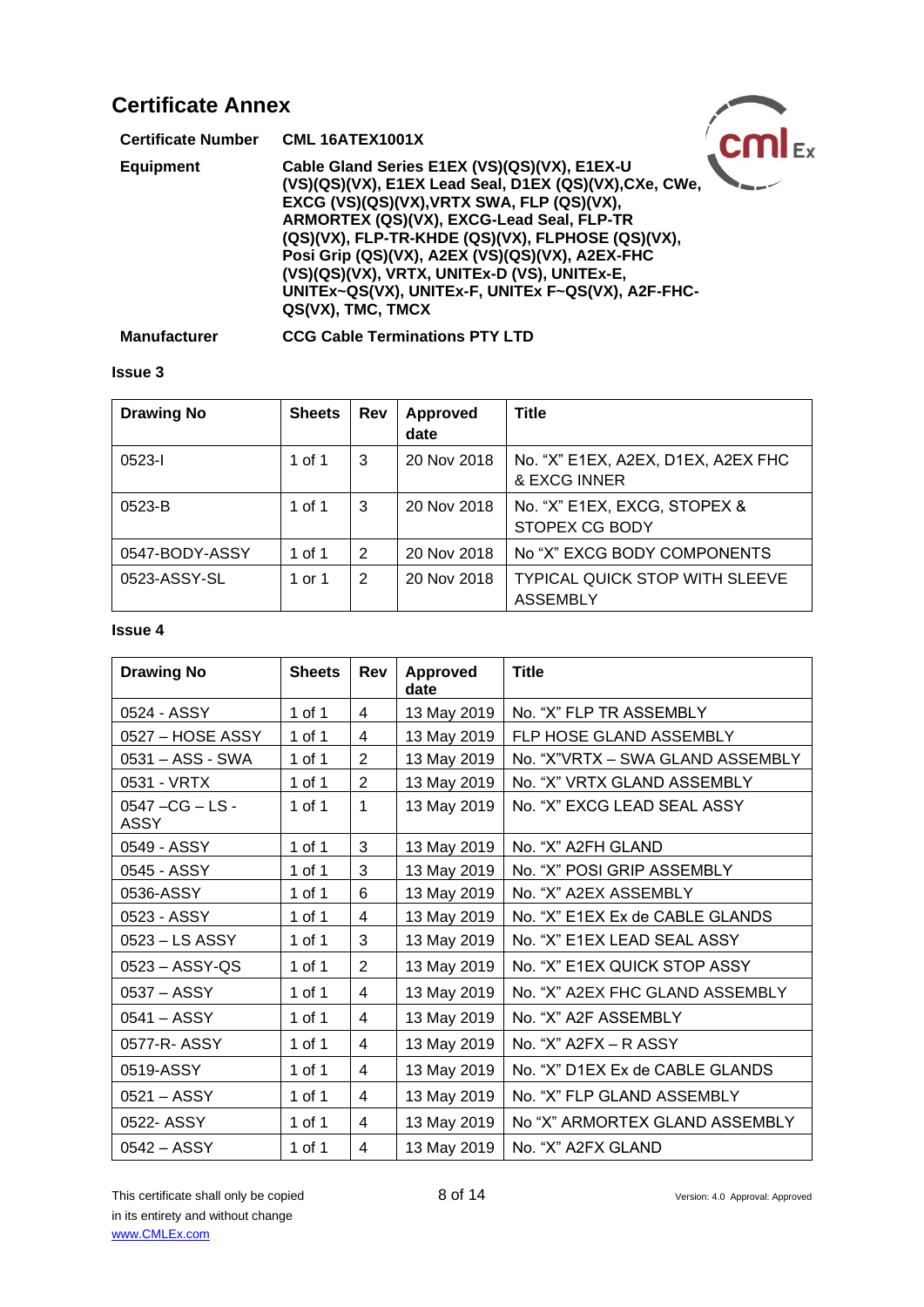| <b>Certificate Annex</b>  |                                                                                                                                                                                                                                                                                                                                                                                                                                      |  |
|---------------------------|--------------------------------------------------------------------------------------------------------------------------------------------------------------------------------------------------------------------------------------------------------------------------------------------------------------------------------------------------------------------------------------------------------------------------------------|--|
| <b>Certificate Number</b> | <b>CML 16ATEX1001X</b>                                                                                                                                                                                                                                                                                                                                                                                                               |  |
| <b>Equipment</b>          | Cable Gland Series E1EX (VS)(QS)(VX), E1EX-U<br>(VS)(QS)(VX), E1EX Lead Seal, D1EX (QS)(VX), CXe, CWe,<br>EXCG (VS)(QS)(VX), VRTX SWA, FLP (QS)(VX),<br>ARMORTEX (QS)(VX), EXCG-Lead Seal, FLP-TR<br>(QS)(VX), FLP-TR-KHDE (QS)(VX), FLPHOSE (QS)(VX),<br>Posi Grip (QS)(VX), A2EX (VS)(QS)(VX), A2EX-FHC<br>(VS)(QS)(VX), VRTX, UNITEx-D (VS), UNITEx-E,<br>UNITEx~QS(VX), UNITEx-F, UNITEx F~QS(VX), A2F-FHC-<br>QS(VX), TMC, TMCX |  |

### **Manufacturer CCG Cable Terminations PTY LTD**

| <b>Drawing No</b> | <b>Sheets</b> | Rev | <b>Approved</b><br>date | <b>Title</b>                                 |
|-------------------|---------------|-----|-------------------------|----------------------------------------------|
| 0543-ASSY         | 1 of 1        | 3   | 13 May 2019             | No. "X" A2F CORROSION GUARD                  |
| 0547 – ASSY       | 1 of 1        | 4   | 13 May 2019             | No. "X" Ex de CORROSION GUARD                |
| 0571 – ASSY       | 1 of 1        | 4   | 13 May 2019             | No. "X" E1EX UNIVERSAL GLANDS<br><b>ASSY</b> |
| 055700-16-055713  | 1 of 1        | 3   | 13 May 2019             | No. "X" CWe GLAND ASSEMBLY                   |
| 057000-16-057010  | 1 of 1        | 3   | 13 May 2019             | No. "X" CXe GLAND ASSEMBLY                   |
| 0554-ASSY         | 1 of 1        | 2   | 13 May 2019             | No "X" E1EX-D GLAND ASSY                     |
| 0554-ON           | 1 of 1        | 1   | 13 May 2019             | No "X" E1EX-D OUTER NUT                      |
| 0555-ASSY         | 1 of 1        | 2   | 13 May 2019             | No "X" E1EX-D~QS GLAND ASSY                  |
| 0510-ASSY         | 1 of 1        | 2   | 13 May 2019             | No. "X" UNITEx-F GLAND ASSY                  |
| 0587-ASSY         | 1 of 1        | 2   | 13 May 2019             | No. "X" UNITEX-F~QS GLAND ASSY               |
| 0591-ASSY         | 1 of 1        | 2   | 13 May 2019             | No. "X" UNITEx GLAND ASSY                    |
| 0559-ASSY         | 1 of 1        | 2   | 13 May 2019             | No. "X" UNITEx~QS GLAND ASSY                 |

#### **Issue 5**

| <b>Drawing No</b>       | <b>Sheets</b> | Rev            | <b>Approved</b><br>date | <b>Title</b>                                                |
|-------------------------|---------------|----------------|-------------------------|-------------------------------------------------------------|
| 0523-ASSY-SL            | 1 of 1        | 3              | 21 Aug 2019             | <b>TYPICAL QUICK STOP OR VORTEX</b><br>WITH SLEEVE ASSEMBLY |
| 0554-ASSY               | 1 of 1        | 3              | 21 Aug 2019             | No "X" UNITEx-D GLAND ASSY                                  |
| 0554-ON                 | 1 of 1        | $\overline{2}$ | 21 Aug 2019             | No "X" UNITEx-D OUTER NUT                                   |
| 0554-B                  | 1 of 1        | $\overline{2}$ | 21 Aug 2019             | No "X" UNITEx-D BODY                                        |
| 0554-C                  | 1 of 1        | 2              | 21 Aug 2019             | No "X" UNITEx-D CONE                                        |
| 0554-l                  | 1 of 1        | 1              | 21 Aug 2019             | No "X" UNITEx-D INNER                                       |
| 0510-ASSY               | 1 of 1        | 3              | 21 Aug 2019             | No. "X" UNITEx-F GLAND ASSY                                 |
| 0587-ASSY               | 1 of 1        | 3              | 21 Aug 2019             | No. "X" UNITEX-F~QS GLAND ASSY                              |
| 0591-ASSY               | 1 of 1        | 3              | 21 Aug 2019             | No. "X" UNITEx-E GLAND ASSY                                 |
| 0591-MARK<br>ATEX&IECEX | 1 of 1        | 1              | 21 Aug 2019             | No. "X" UNITEx GLAND MARKINIG                               |
| 0559-ASSY               | 1 of 1        | 3              | 21 Aug 2019             | No. "X" UNITEx~QS GLAND ASSY                                |
| 0559-B                  | 1 of 1        | $\blacksquare$ | 21 Aug 2019             | No. "X" UNITEx~QS BODY                                      |

This certificate shall only be copied 9 of 14 Version: 4.0 Approval: Approved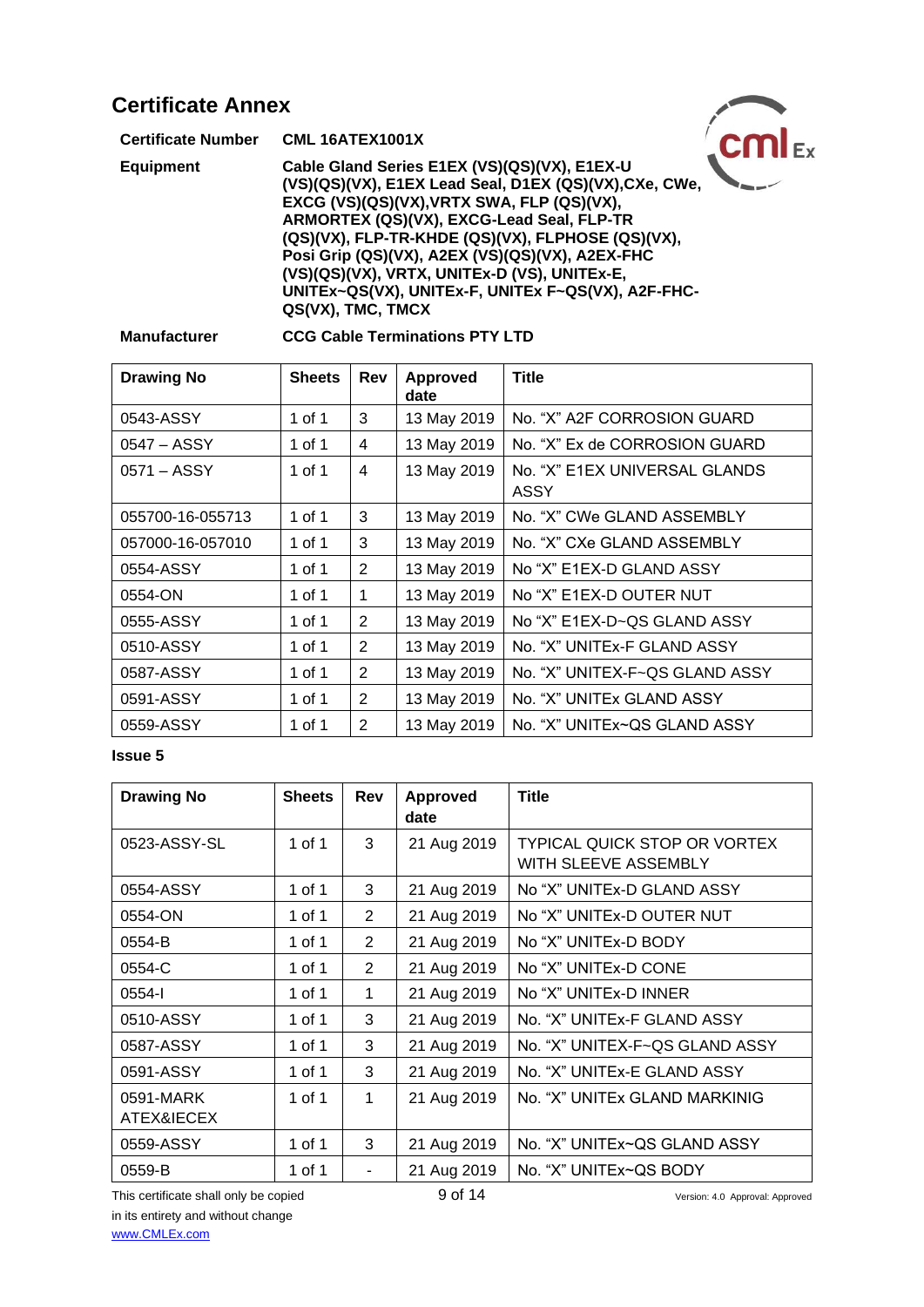| <b>Certificate Annex</b>  |                                                                                                                                                                                                                                                                                                                                                                                                                 |  |
|---------------------------|-----------------------------------------------------------------------------------------------------------------------------------------------------------------------------------------------------------------------------------------------------------------------------------------------------------------------------------------------------------------------------------------------------------------|--|
| <b>Certificate Number</b> | <b>CML 16ATEX1001X</b>                                                                                                                                                                                                                                                                                                                                                                                          |  |
| <b>Equipment</b>          | Cable Gland Series E1EX (VS)(QS)(VX), E1EX-U<br>(VS)(QS)(VX), E1EX Lead Seal, D1EX (QS)(VX), CXe, CWe,<br>EXCG (VS)(QS)(VX), VRTX SWA, FLP (QS)(VX),<br>ARMORTEX (QS)(VX), EXCG-Lead Seal, FLP-TR<br>(QS)(VX), FLP-TR-KHDE (QS)(VX), FLPHOSE (QS)(VX),<br>Posi Grip (QS)(VX), A2EX (VS)(QS)(VX), A2EX-FHC<br>(VS)(QS)(VX), VRTX, UNITEx-D (VS), UNITEx-E,<br>UNITEX~QS(VX), UNITEX-F, UNITEX F~QS(VX), A2F-FHC- |  |
|                           | QS(VX), TMC, TMCX                                                                                                                                                                                                                                                                                                                                                                                               |  |

### **Manufacturer CCG Cable Terminations PTY LTD**

| <b>Drawing No</b> | <b>Sheets</b> | Rev                      | Approved<br>date | Title                      |
|-------------------|---------------|--------------------------|------------------|----------------------------|
| 0559-C            | 1 of 1        | ٠                        | 21 Aug 2019      | No. "X" UNITEx~QS CONE     |
| 0559-l            | 1 of 1        | $\overline{\phantom{a}}$ | 21 Aug 2019      | No. "X" UNITEx~QS INNER    |
| 057000-16-057010  | 1 of 1        | 3                        | 21 Aug 2019      | No. "X" CXe GLAND ASSEMBLY |

| <b>Drawing No</b> | <b>Sheets</b> | Rev                      | Approved<br>date | <b>Title</b>                                        |
|-------------------|---------------|--------------------------|------------------|-----------------------------------------------------|
| 0441 ASSY         | 1 of 1        | $\mathbf{r}$             | 04 Jun 2020      | No. "X" A2F-FHC GLAND ASSY                          |
| 0468 ASSY         | 1 of 1        | $\blacksquare$           | 04 Jun 2020      | No. "X" A2F-FHC~QS GLAND ASSY                       |
| 0468 MARK         | 1 of 1        | $\blacksquare$           | 04 Jun 2020      | A2F-FHC(QS) GLAND MARKING                           |
| 0468-I METRIC     | 1 of 1        | $\overline{\phantom{a}}$ | 04 Jun 2020      | A2F-FHC~QS INNER - METRIC                           |
| 0468-I NPT        | 1 of 1        | $\blacksquare$           | 04 Jun 2020      | A2F-FHC~QS INNER - NPT                              |
| 0468-O            | 1 of 1        | $\overline{\phantom{a}}$ | 04 Jun 2020      | A2F-FHC~QS OUTER                                    |
| 0468-S            | 1 of 1        | $\blacksquare$           | 04 Jun 2020      | A2F-FHC~QS RESIN SLEEVE                             |
| 0468-SP           | 1 of 1        |                          | 04 Jun 2020      | A2F-FHC~QS SPACER                                   |
| 0510-ASSY         | 1 of 1        | $\overline{4}$           | 04 Jun 2020      | No. "X" UNITEx-F GLAND ASSY                         |
| 0519-ASSY         | 1 of 1        | 5                        | 04 Jun 2020      | No. "X" D1EX Ex de CABLE GLANDS                     |
| 0523 ASSY         | 1 of 1        | 5                        | 04 Jun 2020      | No. "X" E1EX Ex de CABLE GLANDS                     |
| 0523-B            | 1 of 1        | $\overline{\mathcal{A}}$ | 04 Jun 2020      | No. "X" EXCG BODY                                   |
| 0523-C            | 1 of 1        | $\overline{2}$           | 04 Jun 2020      | No. "X" D1EX & EXCG CONE                            |
| 0523-l            | 1 of 1        | 4                        | 04 Jun 2020      | No. "X" A2EX, A2EX-FHC, D1EX & EXCG<br><b>INNER</b> |
| $0523 - NPT - I$  | $1$ of $1$    | $\overline{2}$           | 04 Jun 2020      | No. "X" A2EX, D1EX, A2EX FHC & EXCG<br><b>INNER</b> |
| 0523 D-B          | 1 of 1        | $\blacksquare$           | 04 Jun 2020      | No. "X" E1EX BODY                                   |
| 0523 D - C        | 1 of 1        | $\overline{\phantom{a}}$ | 04 Jun 2020      | No. "X" E1EX CONE                                   |
| $0523 D - I$      | 1 of 1        | $\blacksquare$           | 04 Jun 2020      | No. "X" E1EX INNER                                  |
| 0523 D - NPT - I  | 1 of 1        | $\blacksquare$           | 04 Jun 2020      | No. "X" E1EX INNER                                  |
| 0523L ASSY        | 1 of 1        | $\blacksquare$           | 04 Jun 2020      | No "X" E1EX COMBINATION GLAND<br>ASSY.              |
| 0523-LS ASSY      | 1 of 1        | 4                        | 04 Jun 2020      | No. "X" E1EX LEAD SEAL ASSY                         |
| 0531 - ASSY       | 1 of 1        | 3                        | 04 Jun 2020      | No. "X" VRTX GLAND ASSEMBLY                         |
| 0531 - ASS - SWA  | 1 of 1        | 3                        | 04 Jun 2020      | No. "X"VRTX - SWA GLAND ASSEMBLY                    |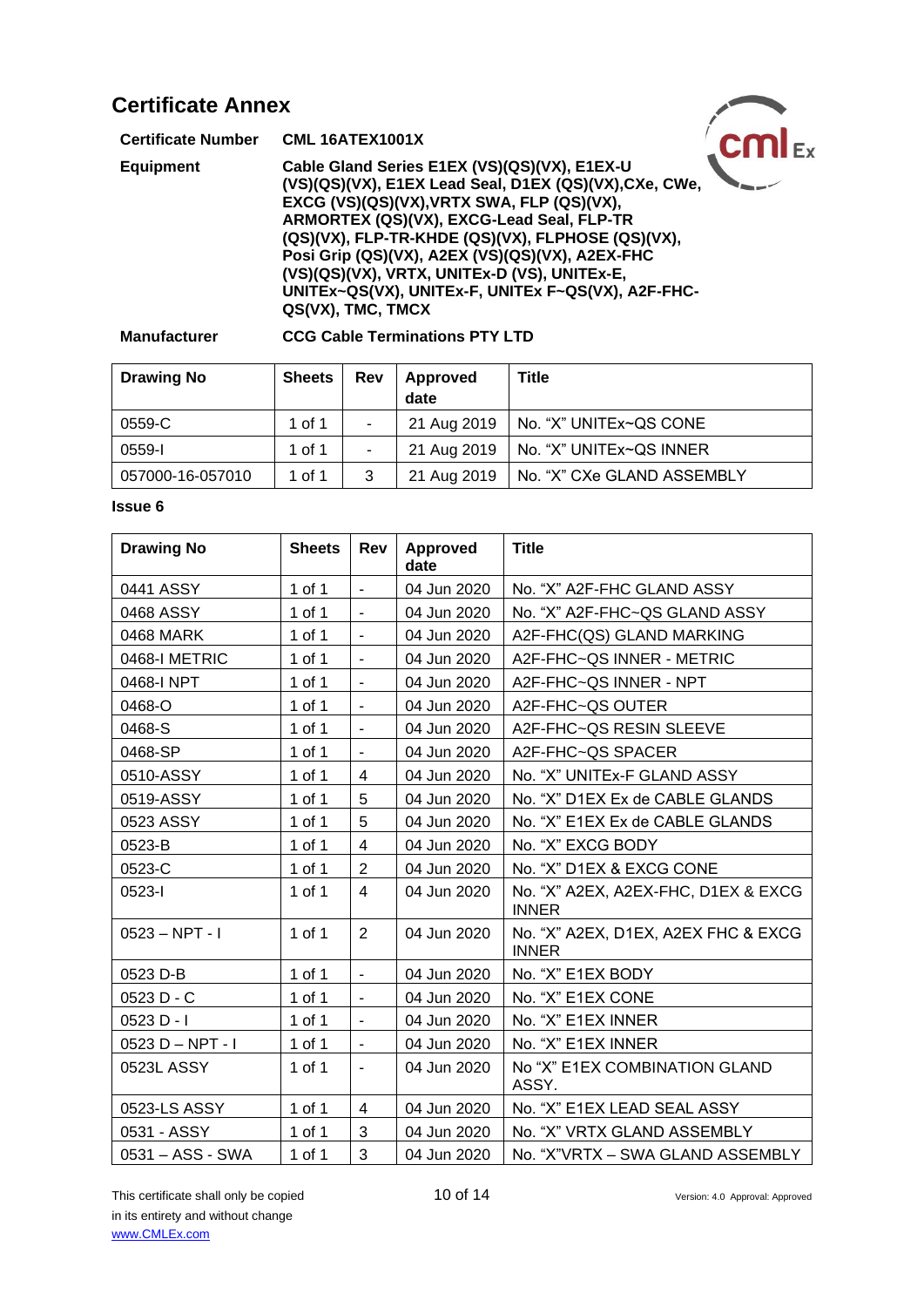| <b>Certificate Annex</b>  |                                                                                                                                                                                                                                                                                                                                                                                                                                      |
|---------------------------|--------------------------------------------------------------------------------------------------------------------------------------------------------------------------------------------------------------------------------------------------------------------------------------------------------------------------------------------------------------------------------------------------------------------------------------|
| <b>Certificate Number</b> | <b>CML 16ATEX1001X</b>                                                                                                                                                                                                                                                                                                                                                                                                               |
| <b>Equipment</b>          | Cable Gland Series E1EX (VS)(QS)(VX), E1EX-U<br>(VS)(QS)(VX), E1EX Lead Seal, D1EX (QS)(VX), CXe, CWe,<br>EXCG (VS)(QS)(VX), VRTX SWA, FLP (QS)(VX),<br>ARMORTEX (QS)(VX), EXCG-Lead Seal, FLP-TR<br>(QS)(VX), FLP-TR-KHDE (QS)(VX), FLPHOSE (QS)(VX),<br>Posi Grip (QS)(VX), A2EX (VS)(QS)(VX), A2EX-FHC<br>(VS)(QS)(VX), VRTX, UNITEx-D (VS), UNITEx-E,<br>UNITEx~QS(VX), UNITEx-F, UNITEx F~QS(VX), A2F-FHC-<br>QS(VX), TMC, TMCX |

## **Manufacturer CCG Cable Terminations PTY LTD**

| <b>Drawing No</b>        | <b>Sheets</b> | Rev            | <b>Approved</b><br>date | <b>Title</b>                                            |
|--------------------------|---------------|----------------|-------------------------|---------------------------------------------------------|
| 0536-ASSY                | 1 of 1        | $\overline{7}$ | 04 Jun 2020             | No. "X" A2EX ASSEMBLY                                   |
| 0537 - ASSY              | 1 of 1        | 5              | 04 Jun 2020             | No. "X" A2EX FHC GLAND ASSEMBLY                         |
| 0547 - ASSY              | 1 of 1        | 5              | 04 Jun 2020             | No. "X" Ex de CORROSION GUARD                           |
| 0547 - CG - LS -<br>ASSY | 1 of 1        | 2              | 04 Jun 2020             | No. "X" EXCG LEAD SEAL ASSY                             |
| 0554-ASSY                | 1 of 1        | 4              | 04 Jun 2020             | No "X" UNITEx-D GLAND ASSY                              |
| 0554L-ASSY               | 1 of 1        | $\blacksquare$ | 04 Jun 2020             | No "X" UNITEx-D COMBINATION<br><b>GLAND ASSY</b>        |
| 055700-16-055713         | 1 of 1        | 4              | 04 Jun 2020             | No. "X" CWe GLAND ASSEMBLY                              |
| 0559-ASSY                | 1 of 1        | 4              | 04 Jun 2020             | No. "X" UNITEx~QS GLAND ASSY                            |
| 057000-16-057010         | 1 of 1        | 4              | 04 Jun 2020             | No. "X" CXe GLAND ASSEMBLY                              |
| $0571 - ASSY$            | 1 of 1        | 5              | 04 Jun 2020             | No. "X" E1EX UNIVERSAL GLANDS<br>ASSY                   |
| $0571L - ASSY$           | 1 of 1        | $\sim$         | 04 Jun 2020             | No. "X" E1EX UNIVERSAL<br><b>COMBINATION GLAND ASSY</b> |
| 0587-ASSY                | 1 of 1        | 4              | 04 Jun 2020             | No. "X" UNITEX-F~QS GLAND ASSY                          |
| 0591-ASSY                | 1 of 1        | 4              | 04 Jun 2020             | No. "X" UNITEx-E GLAND ASSY                             |

| <b>Drawing No</b>                                   | <b>Sheets</b> | Rev                      | <b>Approved</b><br>date | <b>Title</b>                    |
|-----------------------------------------------------|---------------|--------------------------|-------------------------|---------------------------------|
| 0595 - 0589<br><b>MARKING ATEX-</b><br><b>IECEx</b> | $1$ of $1$    | $\overline{\phantom{a}}$ | 02 Sep 2020             | TMC / TMCX MARKING - ATEX-IECEx |
| 0589-S                                              | 1 of 1        | $\blacksquare$           | 02 Sep 2020             | TMCX RESIN SLEEVE               |
| 0589-I-NPT                                          | 1 of 1        | $\overline{a}$           | 02 Sep 2020             | <b>TMCX INNER NPT</b>           |
| 0589-l                                              | 1 of 1        | $\overline{a}$           | 02 Sep 2020             | <b>TMCX INNER METRIC</b>        |
| 0589-ES                                             | 1 of 1        | $\overline{\phantom{a}}$ | 02 Sep 2020             | <b>TMCX END STOP</b>            |
| 0589 ASSY                                           | 1 of 1        | $\blacksquare$           | 02 Sep 2020             | <b>TMCX ASSEMBLY</b>            |
| 0595-SP                                             | 1 of 1        | $\overline{\phantom{a}}$ | 02 Sep 2020             | TMC SPACER                      |
| 0595-ON                                             | 1 of 1        | $\overline{\phantom{a}}$ | 02 Sep 2020             | <b>TMC OUTER NUT</b>            |
| 0595-I-NPT                                          | 1 of 1        | $\overline{\phantom{a}}$ | 02 Sep 2020             | TMC INNER - NPT                 |
| 0595-l                                              | 1 of 1        | $\blacksquare$           | 02 Sep 2020             | TMC INNER - METRIC              |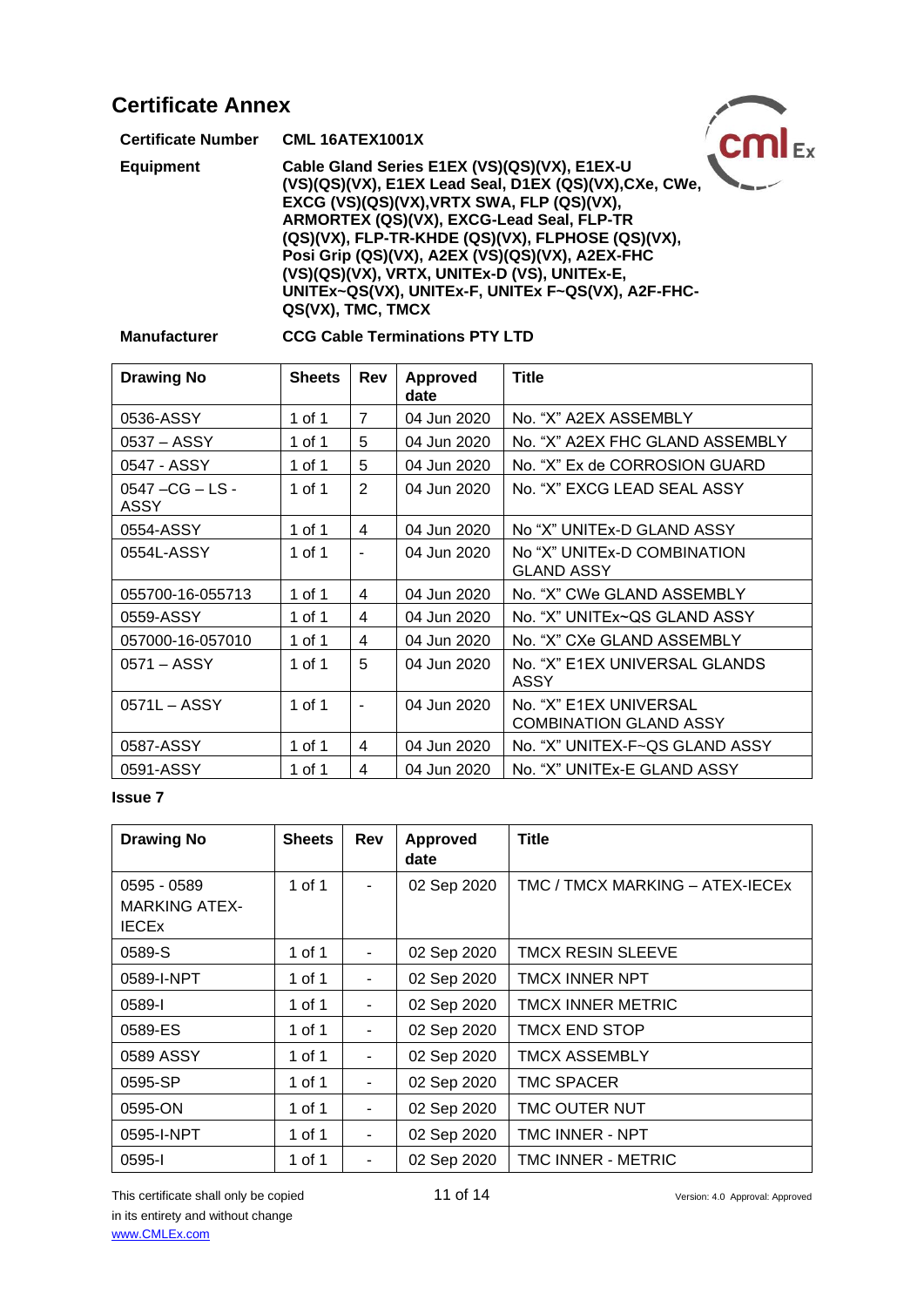| <b>Certificate Annex</b>  |                                                                                                                                                                                                                                                                                                                                                                                                                                      |  |
|---------------------------|--------------------------------------------------------------------------------------------------------------------------------------------------------------------------------------------------------------------------------------------------------------------------------------------------------------------------------------------------------------------------------------------------------------------------------------|--|
| <b>Certificate Number</b> | <b>CML 16ATEX1001X</b>                                                                                                                                                                                                                                                                                                                                                                                                               |  |
| <b>Equipment</b>          | Cable Gland Series E1EX (VS)(QS)(VX), E1EX-U<br>(VS)(QS)(VX), E1EX Lead Seal, D1EX (QS)(VX), CXe, CWe,<br>EXCG (VS)(QS)(VX), VRTX SWA, FLP (QS)(VX),<br>ARMORTEX (QS)(VX), EXCG-Lead Seal, FLP-TR<br>(QS)(VX), FLP-TR-KHDE (QS)(VX), FLPHOSE (QS)(VX),<br>Posi Grip (QS)(VX), A2EX (VS)(QS)(VX), A2EX-FHC<br>(VS)(QS)(VX), VRTX, UNITEx-D (VS), UNITEx-E,<br>UNITEx~QS(VX), UNITEx-F, UNITEx F~QS(VX), A2F-FHC-<br>QS(VX), TMC, TMCX |  |

#### **Manufacturer CCG Cable Terminations PTY LTD**

| <b>Drawing No</b> | <b>Sheets</b> | Rev | Approved<br>date | Title                      |
|-------------------|---------------|-----|------------------|----------------------------|
| 0595 ASSY         | 1 of 1        | ۰   |                  | 02 Sep 2020   TMC ASSEMBLY |

| <b>Drawing No</b>          | <b>Sheets</b> | Rev          | <b>Approved</b><br>date | <b>Title</b>                                      |
|----------------------------|---------------|--------------|-------------------------|---------------------------------------------------|
| 0468 MARK                  | 1 of 1        | 1            | 14 Apr 2021             | A2F-FHC (QS) GLAND MARKING                        |
| 0510-ASSY                  | $1$ of $1$    | 5            | 14 Apr 2021             | No. "X" UNITEx-F GLAND ASSY                       |
| 0521-MARK<br>ATEX&IECEx    | 1 of 1        | $\mathbf{1}$ | 14 Apr 2021             | No. "X" FLP, ARMORTEX MARKING                     |
| 0523 - MARK<br>ATEX&IECEx  | 1 of 1        | $\mathbf 1$  | 14 Apr 2021             | No. "X" EX GLAND MARKING                          |
| 0523-LS MARK<br>ATEX&IECEx | $1$ of $1$    | 1            | 14 Apr 2021             | No. "X" E1EX - LS AND -U GLAND<br><b>MARKING</b>  |
| 0531-I-SWA                 | 1 of 1        | $\mathbf{1}$ | 14 Apr 2021             | No. "X" VRTX INNER                                |
| 0531-MARK<br>ATEX&IECEx    | $1$ of $1$    | $\mathbf{1}$ | 14 Apr 2021             | No. "X" VRTX GLAND MARKING                        |
| 0537 - MARK<br>ATEX&IECEx  | 1 of 1        | $\mathbf{1}$ | 14 Apr 2021             | A2EX-FHC GLAND MARKING                            |
| 0545-MARK<br>ATEX&IECEx    | $1$ of $1$    | $\mathbf{1}$ | 14 Apr 2021             | No. "X" POSI GRIP MARKING                         |
| 0547-ASSY                  | $1$ of $1$    | 6            | 14 Apr 2021             | No. "X" Ex de CORROSION GUARD                     |
| 0554-ASSY                  | $1$ of $1$    | 6            | 14 Apr 2021             | No. "X" UNITEx-D GLAND ASSY                       |
| 0554-B                     | 1 of 1        | 3            | 14 Apr 2021             | No. "X" UNITEx-D BODY                             |
| 0554L-ASSY                 | 1 of 1        | $\mathbf 1$  | 14 Apr 2021             | No. "X" UNITEx-D COMBINATION GLAND<br><b>ASSY</b> |
| 0557-MARK                  | 1 of 1        | 1            | 14 Apr 2021             | CWe / CXe GLAND MARKING                           |
| 0559-ASSY                  | 1 of 1        | 5            | 14 Apr 2021             | No. "X" UNITEx~QS GLAND ASSY                      |
| 0587-ASSY                  | 1 of 1        | 5            | 14 Apr 2021             | No. "X" UNITEx-F~QS GLAND ASSY                    |
| 0587-l                     | 1 of 1        | 3            | 14 Apr 2021             | No. "X" UNITEx-F~QS INNER                         |
| 0587-MARK                  | 1 of 1        | 1            | 14 Apr 2021             | No. "X" UNITEx-F(QS)-MARK                         |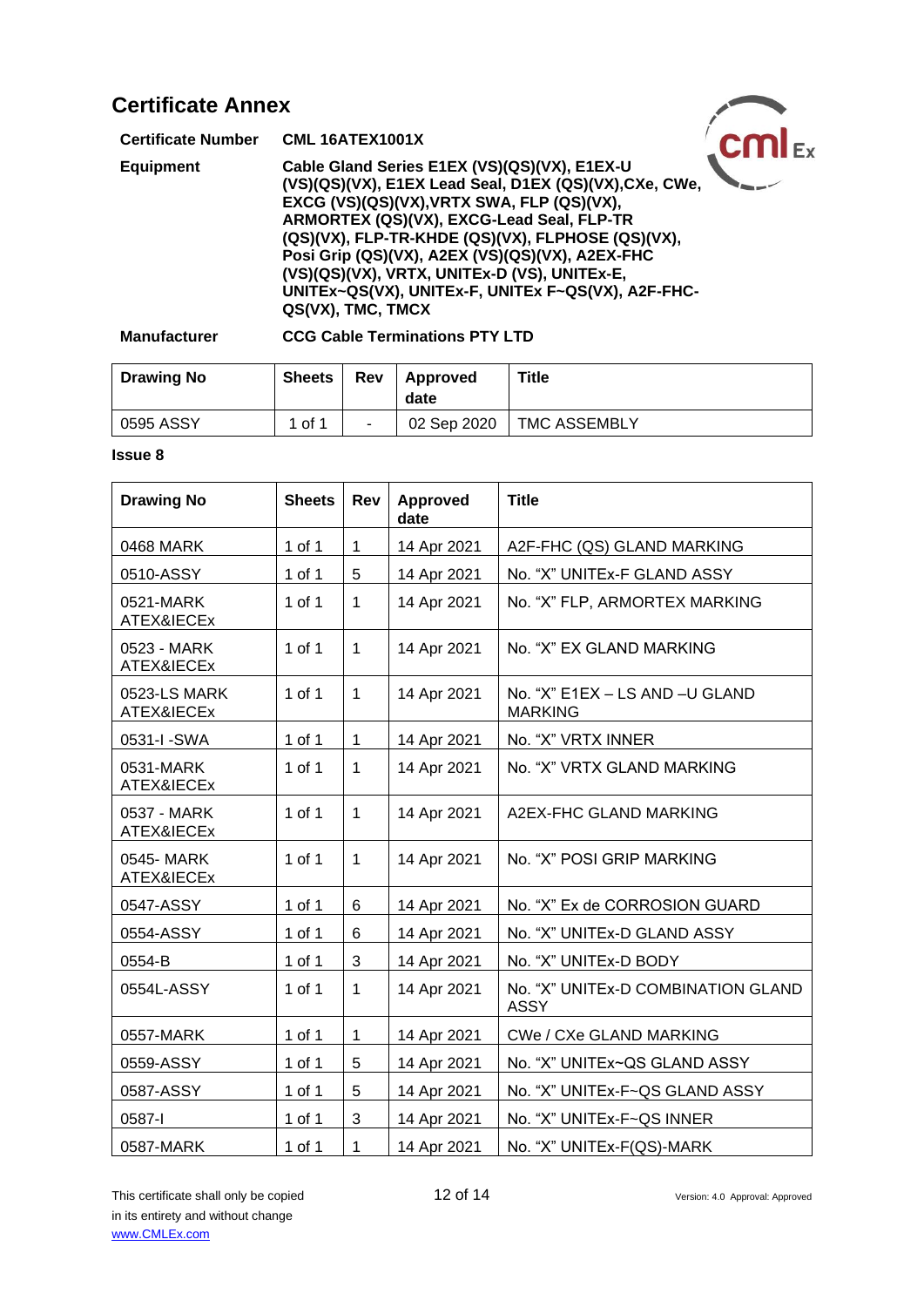| <b>Certificate Annex</b>  |                                                                                                                                                                                                                                                                                                                                                                                                                                      |  |
|---------------------------|--------------------------------------------------------------------------------------------------------------------------------------------------------------------------------------------------------------------------------------------------------------------------------------------------------------------------------------------------------------------------------------------------------------------------------------|--|
| <b>Certificate Number</b> | <b>CML 16ATEX1001X</b>                                                                                                                                                                                                                                                                                                                                                                                                               |  |
| <b>Equipment</b>          | Cable Gland Series E1EX (VS)(QS)(VX), E1EX-U<br>(VS)(QS)(VX), E1EX Lead Seal, D1EX (QS)(VX), CXe, CWe,<br>EXCG (VS)(QS)(VX), VRTX SWA, FLP (QS)(VX),<br>ARMORTEX (QS)(VX), EXCG-Lead Seal, FLP-TR<br>(QS)(VX), FLP-TR-KHDE (QS)(VX), FLPHOSE (QS)(VX),<br>Posi Grip (QS)(VX), A2EX (VS)(QS)(VX), A2EX-FHC<br>(VS)(QS)(VX), VRTX, UNITEx-D (VS), UNITEx-E,<br>UNITEx~QS(VX), UNITEx-F, UNITEx F~QS(VX), A2F-FHC-<br>QS(VX), TMC, TMCX |  |

### **Manufacturer CCG Cable Terminations PTY LTD**

| <b>Drawing No</b>                                     | <b>Sheets</b> | <b>Rev</b> | <b>Approved</b><br>date | Title                           |
|-------------------------------------------------------|---------------|------------|-------------------------|---------------------------------|
| 0591-MARK<br>ATEX&IECEX                               | 1 of 1        | 2          | 14 Apr 2021             | No. "X" UNITEx GLAND MARKING    |
| 0595 - 0589<br><b>MARKING - ATEX-</b><br><b>IECEX</b> | 1 of 1        | 1          | 14 Apr 2021             | TMC / TMCX MARKING - ATEX-IECEx |
| $8055 - SG$                                           | 1 of 1        | 1          | 14 Apr 2021             | No. "X" CCG SEALING GASKET      |
| 057000-16-057010                                      | 1 of 1        | 5          | 14 Apr 2021             | No. "X" CXe GLAND ASSEMBLY      |
| 057001 - 057004 -B                                    | 1 of 1        |            | 14 Apr 2021             | No. "X" CXe BODY                |

| <b>Drawing No.</b>                 | <b>Sheets</b> | <b>Rev</b>     | Approved<br>Date | <b>Title</b>                                                   |
|------------------------------------|---------------|----------------|------------------|----------------------------------------------------------------|
| 0468 MARK                          | 1 of 1        | $\overline{2}$ | 28 Apr 2022      | A2F-FHC~QS(VX) GLAND MARKING                                   |
| 0519 - ASSY                        | 1 of 1        | 6              | 28 Apr 2022      | No. "X" D1EX Ex de CABLE GLANDS                                |
| $0521 - \text{MARK}$<br>ATEX&IECEx | $1$ of $1$    | 2              | 28 Apr 2022      | No. "X" FLP, ARMORTEX MARKING                                  |
| 0521-ASSY                          | 1 of 1        | 5              | 28 Apr 2022      | No. "X" FLP GLAND ASSEMBLY                                     |
| 0521-FC-C                          | 1 of 1        | $\sim$         | 28 Apr 2022      | No. "X" FLP-FC CONE                                            |
| 0522- ASSY                         | 1 of 1        | 5              | 28 Apr 2022      | No. "X" ARMORTEX GLAND ASSEMBLY                                |
| 0523-ASSY-SL                       | 1 of 1        | $\overline{4}$ | 28 Apr 2022      | <b>TYPICAL QUICK STOP AND VORTEX</b><br><b>SLEEVE ASSEMBLY</b> |
| 0523 - MARK<br>ATEX&IECEx          | 1 of 1        | $\overline{2}$ | 28 Apr 2022      | No. "X" EX GLAND MARKING                                       |
| 0523 D - B                         | 1 of 1        | $\mathbf 1$    | 28 Apr 2022      | No. "X" E1EX BODY                                              |
| $0523 D - I$                       | 1 of 1        | 1              | 28 Apr 2022      | No. "X" E1EX INNER                                             |
| 0523-LS ASSY                       | 1 of 1        | 5              | 28 Apr 2022      | No. "X" E1EX LEAD SEAL ASSY                                    |
| 0523-LS MARK<br>ATEX&IECEx         | 1 of 1        | 2              | 28 Apr 2022      | No. "X" E1EX - LS AND - U GLAND<br><b>MARKING</b>              |
| 0524- ASSY                         | 1 of 1        | 5              | 28 Apr 2022      | No. "X" FLP TR ASSEMBLY                                        |
| 0524-FC ASSY                       | 1 of 1        |                | 28 Apr 2022      | No. "X" FLP-TR-FC FLEXIBLE CONDUIT<br><b>ASSEMBLY</b>          |
| 0524-FC-O                          | 1 of 1        | $\blacksquare$ | 28 Apr 2022      | No. "X" FLP-TR-FC OUTER                                        |
| 0524-O-D                           | 1 of 1        | $\sim$         | 28 Apr 2022      | No. "X" FLP TR DIESEL OUTER                                    |